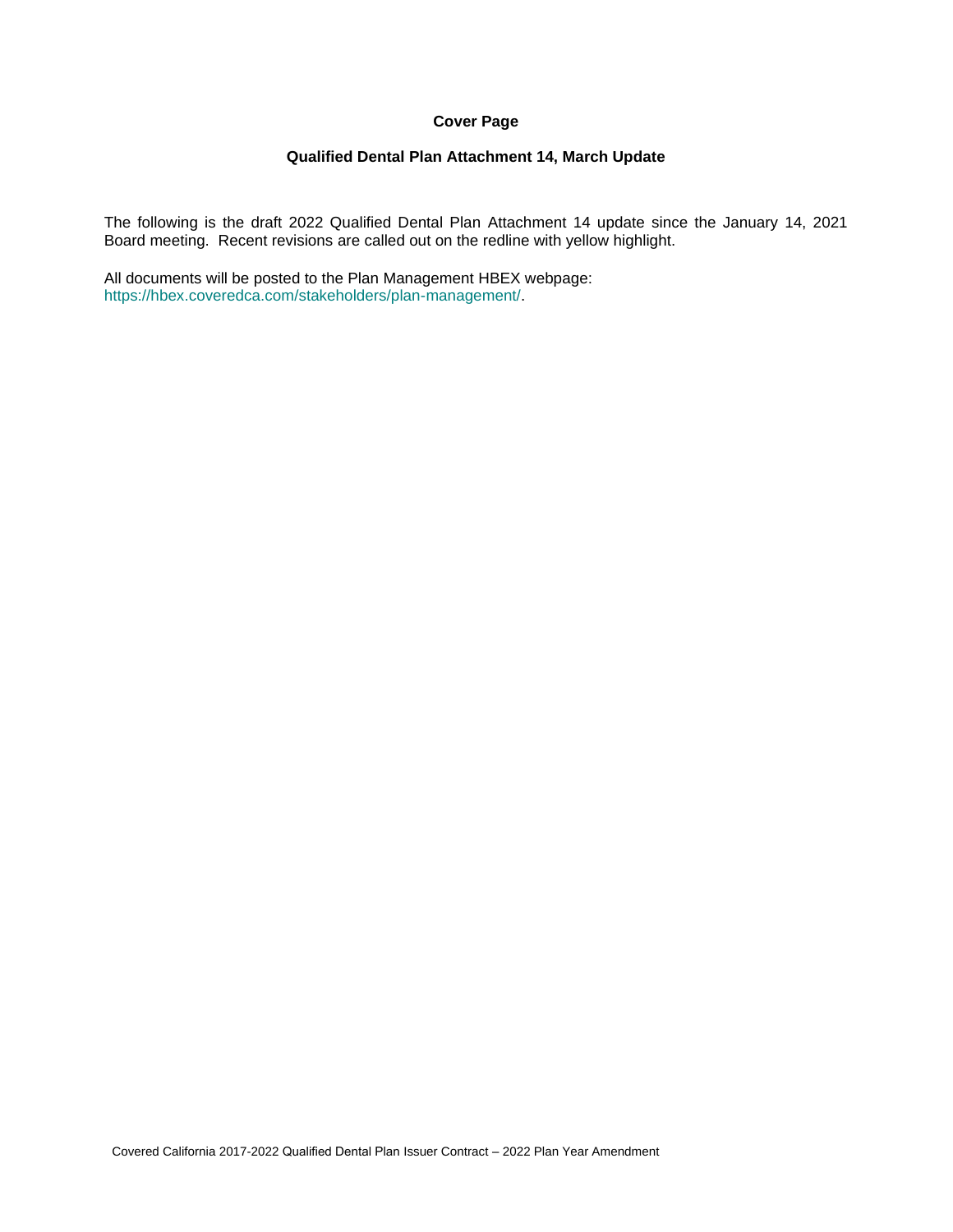#### **Attachment 14. Performance Standards**

#### **Performance Standards**

During the term of this Agreement, Contractor shall meet or exceed the Performance Standards identified in this Attachment. For those Performance Standards with Penalties, Contractor shall be responsible for payment of penalties for that may be assessed by Covered California with respect to Contractor's failure to meet or exceed the Performance Standards in accordance with the terms set forth at in Section 6.2 of the Agreement and in this Attachment 14. Contractor shall submit the data required by the Performance Standards by the date specified by Covered California. Some of the data required applies to a window of time. Some of the data represents a point in time. This measurement timing is described in more detail in the sections within this Attachment.

Contractor shall monitor and track its performance each month against the Performance Standards and provide Covered California with a detailed Monthly Performance Report in a mutually-agreeable format. Contractor must report on Covered California business only and report Contractor's Enrollees in Covered California for the Individual Exchange separate from Contractor's Enrollees in Covered California for Small Business. Except as otherwise specified below in the Performance Standards Table, the reporting period for each Performance Standard shall be one calendar month. All references to days shall be calendar days and references to time of day shall be to Pacific Standard Time.

If Contractor fails to meet any Performance Standard in any calendar month (whether or not the failure is excused), Covered California may request and Contractor shall (a) investigate and report on the root cause of the problem; (b) develop a corrective action plan (where applicable); (c) to the extent within Contractor's control, remedy the cause of the performance failure and resume meeting the affected Performance Standards; (d) implement and notify Covered California of measures taken by Contractor to prevent recurrences, if the performance failure is otherwise likely to recur; and (e) make written recommendations to Covered California for improvements in Contractor's procedures.

As specified below, certain Performance Standards are subject to penalties. The assessment of penalties by Covered California shall be determined on an annual basis in accordance with the computation methodology set forth in this Attachment. The total amount at risk In no event shall the total amount at risk with respect to Contractor's failure to comply with the Performance Standards exceed is equal to five percent (5%) of the total Participation Fee **paid by Contractor that is payable to Covered California** in accordance with the terms set forth in Section 5.1.3 of the Agreement for the Covered California for the Individual Market *(At-Risk Amount). Penalties will be determined on an annual basis at the end of each* calendar year, based on Contractor's final year-end data for each Performance Standard, and three percent (3%) of the total Participation Fee that is payable to Covered California in accordance with the terms set forth in Section 5.2.2 for Covered California for Small Business (At-Risk Amount). <mark>Additionally,The the</mark> amount of <mark>Contractor's</mark> penalty <mark>shall will</mark> be <mark>effset <u>r</u>educed</mark> by any <mark>credit <u>Contractor</u></mark> receives. that is provided in the event that Contractor exceeds a Performance Standard in a separate <mark>category. -</mark>Credits from one category may be used to offset penalties in that category, or applied to offset penalties assessed in another category.

In no event shall the total credits to Contractor exceed the total amount of the performance penalty owed to Covered California by Contractor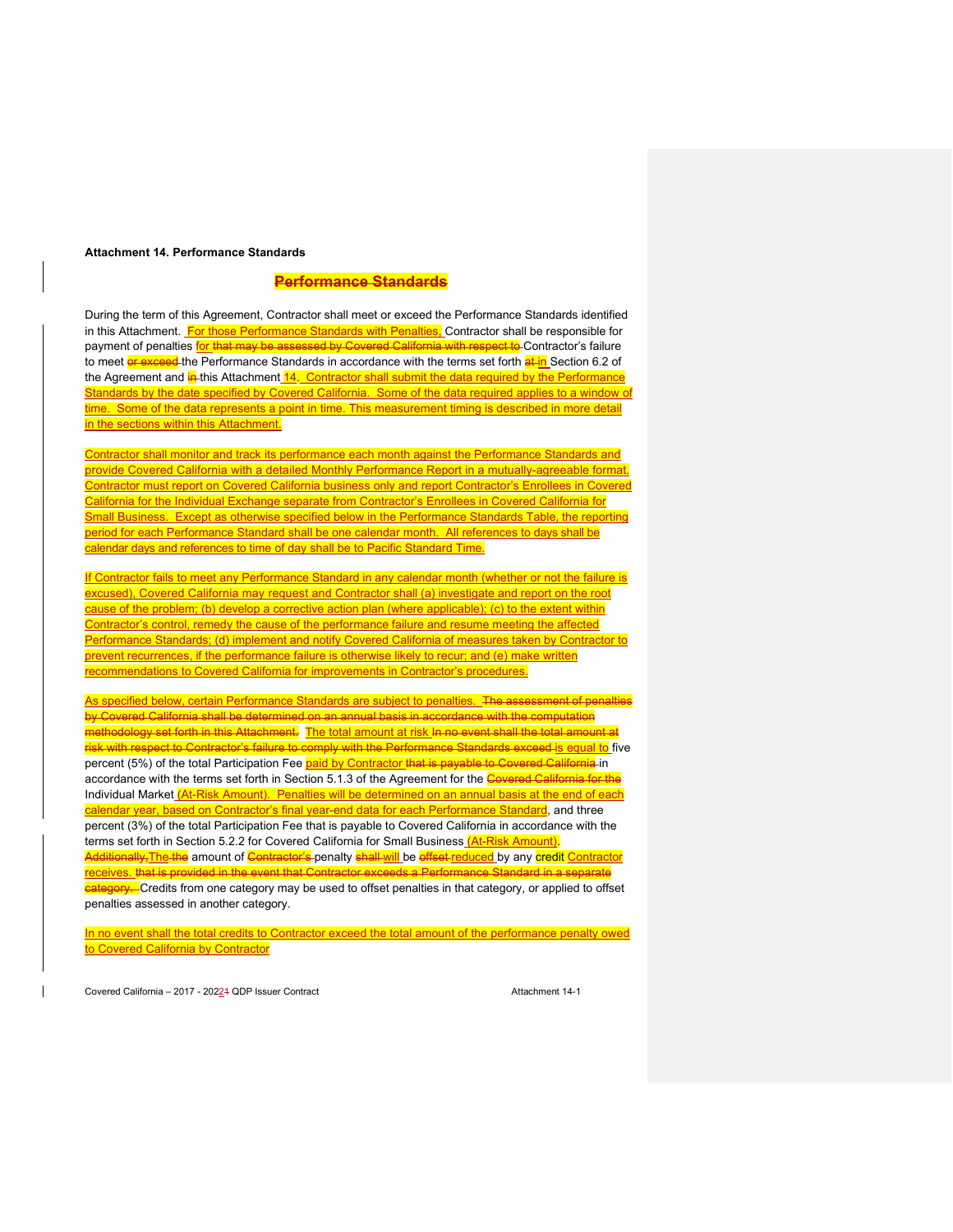Covered California will calculate penalties and credits at the end of each calendar year, based on Contractor's final year-end data. Covered California will provide the Contractor an Initial Contractor Performance Standard Evaluation Report, covering preliminary year end data available, which Covered California will send to calculate penalties and credits for Group 1 and 2 and provide Contractor with a <mark>Contractor Performance Standard Evaluation Report<u>for review no later than</u> by February 28<sup>th</sup> of the</mark> following calendar year. <mark>An invoice for any penalties assessed will be mailed to the Contractor within 30</mark> calendar days of Contractor's receipt of the Contractor Performance Standard Evaluation Report. In no event shall the total credits to Contractor exceed the total amount of the performance penalty owed to Covered California by Contractor.

When the results of the Performance Standards are calculated, Covered California will provide Contractor with a Final Contractor Performance Standard Evaluation Report, along with an invoice, within 60 calendar days of receipt of the Performance Standards data requirements.

Contractor shall remit payment to Covered California within 30 calendar days of receiving the Final Contractor Performance Measurement Evaluation Report and invoice.

If Contractor does not agree with either the Initial or the Final the Performance Standard Evaluation Report, Contractor may dispute the Report in writing within thirty (30) calendar days of receipt of that Report. The written notification of dispute shall provide a detailed explanation of the basis for the dispute. Covered California shall review and provide a written response to Contractor's dispute within thirty (30) calendar days of receipt of Contractor's notification of dispute. If the Contractor still disputes the findings of Covered California, Contractor may pursue additional remedies in accordance with Section 12.1 of the Agreement.

Any amounts collected as performance penalties under this Attachment must be used to support Covered California operations.

**Performance Standards Reporting - Group 1 - Customer Service and Group 2 – Operational, Performance Standards 1.1 – 1. 06 and 2.1 – 2.45**

**Monthly Performance Report:** Contractor shall monitor and track its performance each month against the Performance Standards set forth in Group 1 and 2. Contractor shall provide detailed supporting information (as mutually agreed by the parties) for each Monthly Performance Report to Covered California in electronic format. Contractor shall report Covered California business only and shall report Contractor's Covered California Enrollees in Covered California for the Individual Market separate from Contractor's Covered California Enrollees in Covered California for Small Business.

#### **Performance Standards:**

- **General The Performance Standards Table sets forth the categories of Performance** Standards and their associated measurements. In performing its services under this Agreement, Contractor shall use commercially reasonable efforts to meet or exceed the Performance Standards.
- 2) Root Cause Analysis/Corrective Action If Contractor fails to meet any Performance Standard in any calendar month (whether or not the failure is excused), Covered California may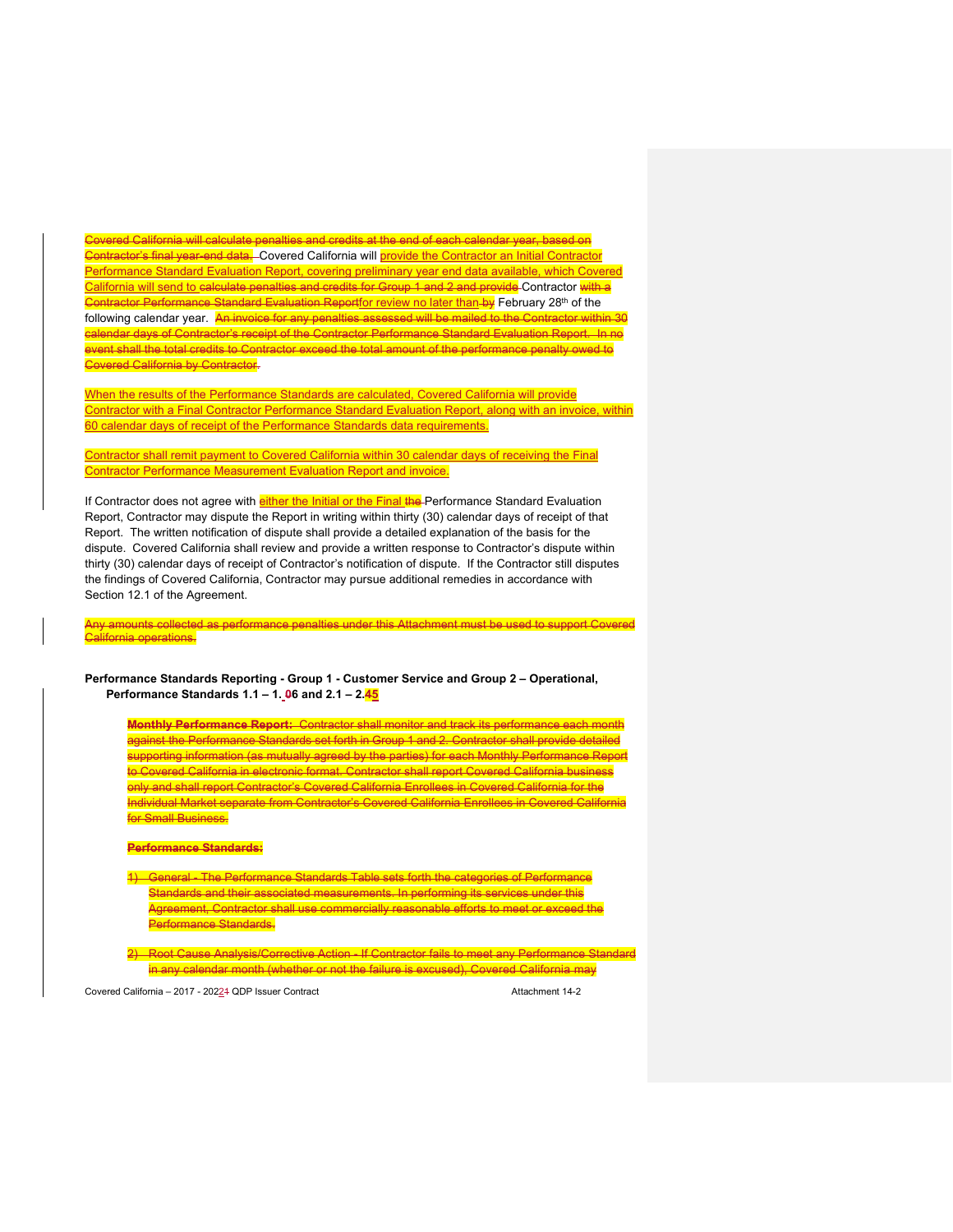request and Contractor shall (a) investigate and report on the root cause of the problem; (b) develop a corrective action plan (where applicable); (c) to the extent within Contractor's ntrol, remedy the cause of the performance failure and resume meeting the affected formance Standards; (d) implement and notify Covered California of measures taken ntractor to prevent recurrences if the performance failure is otherwise likely to recur; and (e) make written recommendations to Covered California for improvements in procedures.

3) Performance Standard Exceptions - Contractor shall not be responsible for any failure to meet a Performance Standard if and to the extent that the failure is excused pursuant to Section 12.7 of the Agreement (Force Majeure) or the parties agree that the lack of compliance is due to Covered California's failure to properly or timely perform (or cause to be properly or timely performed) any responsibility, duty, or other obligation under this Agreement, provided that Contractor timely notifies Covered California of the problem and uses commercially reasonable efforts to perform and meet the Performance Standards notwithstanding Covered California's failure to perform or delay in performing.

If Contractor wishes to avail itself of one of these exceptions, Contractor must notify Covered California in its response to the performance report identifying the failure to meet such Performance Standard. This response must include: (a) the identity of the Performance Standard that is subject to the exception, and (b) the circumstances that gave rise to the exception in sufficient detail to permit Covered California to evaluate whether Contractor's claim of exception is valid. Notwithstanding anything to the contrary herein, in no event shall any failure to meet a Customer Satisfaction Performance Standard fall within an exception.

Covered California must also comply with the Performance Standards to the extent that such standards are applicable to Covered California's operations.

4) Agreed Adiustments/Service Level Relief - The Parties may adjust, suspend, or add Performance Standards from time to time, upon written agreement of the parties, without an amendment to this contract.

5) Performance Defaults – Failure of the Contractor to meet the performance standards shall grant Covered California the authority to assess penalties where applicable, or require that the Contractor provide and implement a corrective action plan.

6) Credits – For certain measures of the performance standards set forth in the Performance Standards Table, Contractor will have the opportunity to earn credit for performance that exceeds the Performance Standards. The Credits shall be used to offset (i.e., reduce) any penalties that are imposed during any Contract Year.

 $7/1$ ) Performance Tables - The Performance Standards are set forth in the tables below, titled Covered California Performance Standards for Contractor.

**Performance Standards Reporting – Group 3 – Dental Quality Alliance (DQA) Pediatric Measure Set, Group 4 – Utilization Measures for Adult Dental, Group 5 - Quality and Delivery System Reform**

Covered California – 2017 - 20224 ODP Issuer Contract Attachment 14-3

**Formatted:** Indent: Left: 0.75", No bullets or numbering

**Formatted:** Indent: Left: 0.75", No bullets or numbering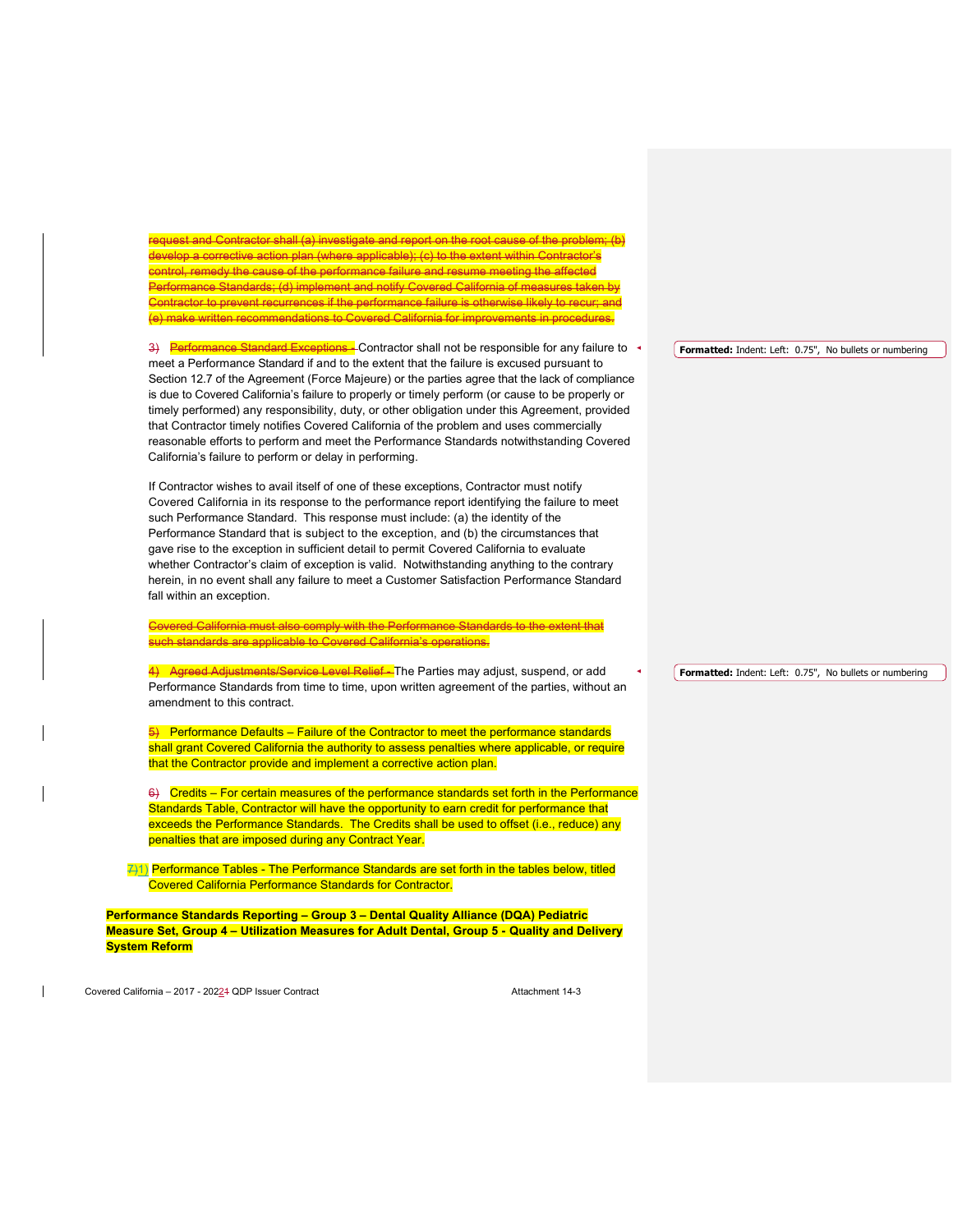**Annual Performance Report:** An annual report will be required for the performance measurement data in Group 3 and 4. The performance period is the 2017 - 20212022 contract term. Annual reports for Group 3 and 4 are due by April 30th of the following calendar year. The Annual Narrative Report for Group 5 is due by February 28th of the following calendar year. Contractor shall report Covered California business only and shall report Covered California for the Individual Market separate from Contractor's Covered California Enrollees in Covered California for Small Business.

 $\overline{\phantom{a}}$ 

 $\overline{\phantom{a}}$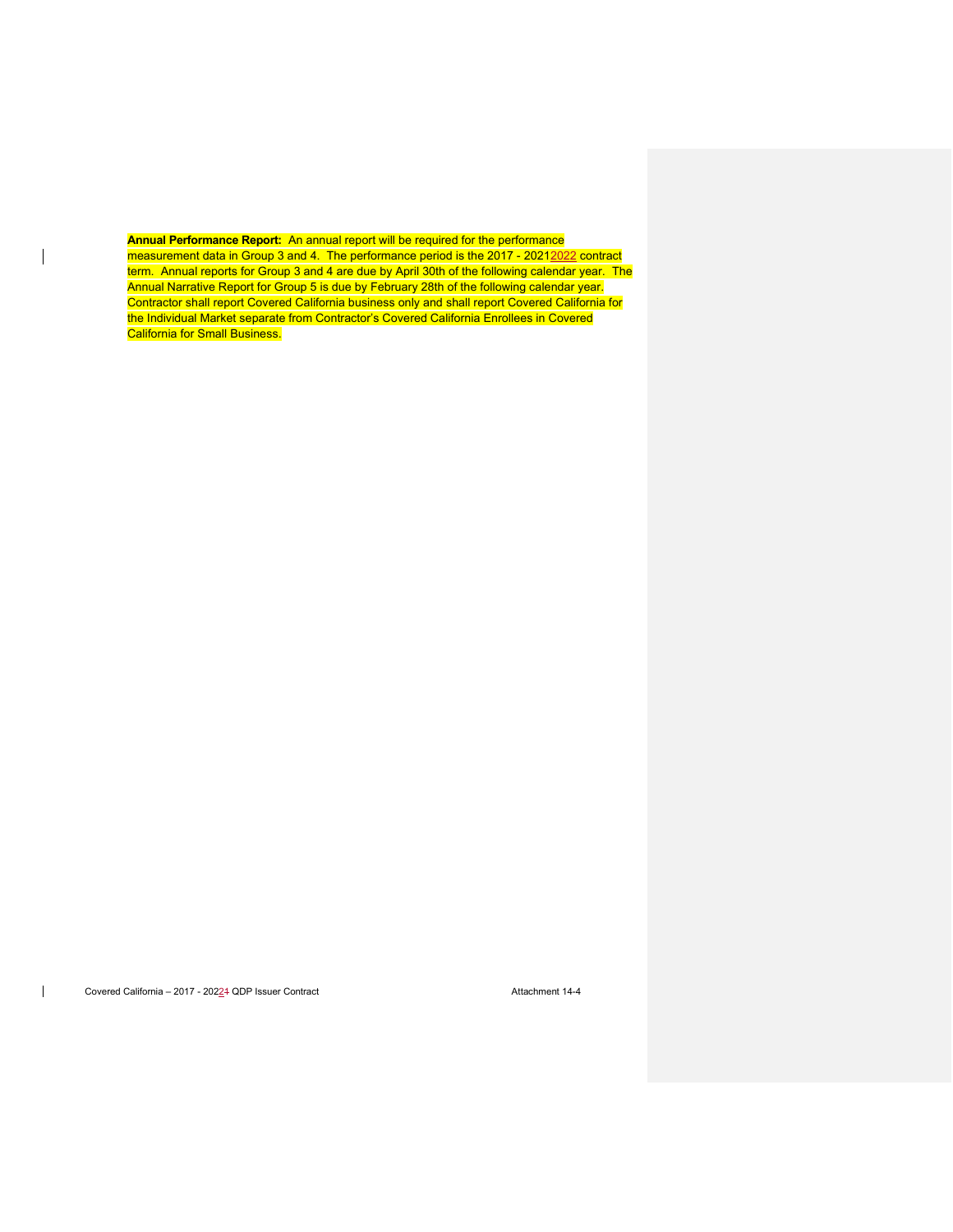|     | Group 1: Customer Service Performance Standards<br>24% of Total Performance Penalty at Risk or Credit<br>Contractor shall submit all Group 1 data on a monthly basis by the 10 <sup>th</sup> of the following month for the | previous month's data. |                                                                                                               |                                                                                                                                                                                                                                                                                                                                     |
|-----|-----------------------------------------------------------------------------------------------------------------------------------------------------------------------------------------------------------------------------|------------------------|---------------------------------------------------------------------------------------------------------------|-------------------------------------------------------------------------------------------------------------------------------------------------------------------------------------------------------------------------------------------------------------------------------------------------------------------------------------|
|     | <b>Performance Standard</b>                                                                                                                                                                                                 | <b>Individual</b>      | Small<br><b>Business</b><br><b>No</b><br>penalties or<br>credits will<br>be<br>assessed<br>in 2017 -<br>2022. | <b>Performance Requirements</b>                                                                                                                                                                                                                                                                                                     |
| 1.1 | Abandonment Rate (%)<br>4% of total performance penalty<br>for this Group.<br><b>Measurement Period</b><br>January 1, 2022-December 31,<br>2022                                                                             | X                      | X                                                                                                             | Divide number of abandoned calls<br>by the number of calls offered to a<br>phone representative.<br>Expectation: No more than 3% of<br>incoming calls abandoned in a<br>calendar month.<br>Performance Level: >3%<br>abandoned: 4% performance<br>penalty. 2-3% abandoned: no<br>penalty. < 2% abandoned: 4%<br>performance credit. |
| 1.2 | <b>Service Level</b><br>4% of total performance penalty<br>for this Group.<br><b>Measurement Period</b><br>January 1, 2022-December 31,<br>2022                                                                             | X                      | X                                                                                                             | Expectation: 80% of calls<br>answered in 30 seconds or less<br>Performance Level: <80%: 4%<br>performance penalty. 80%-90%:<br>no penalty. >90%: 4%<br>performance credit.                                                                                                                                                          |

Covered California - 2017 - 2022 4 QDP Issuer Contract Attachment 14-5

 $\overline{\phantom{a}}$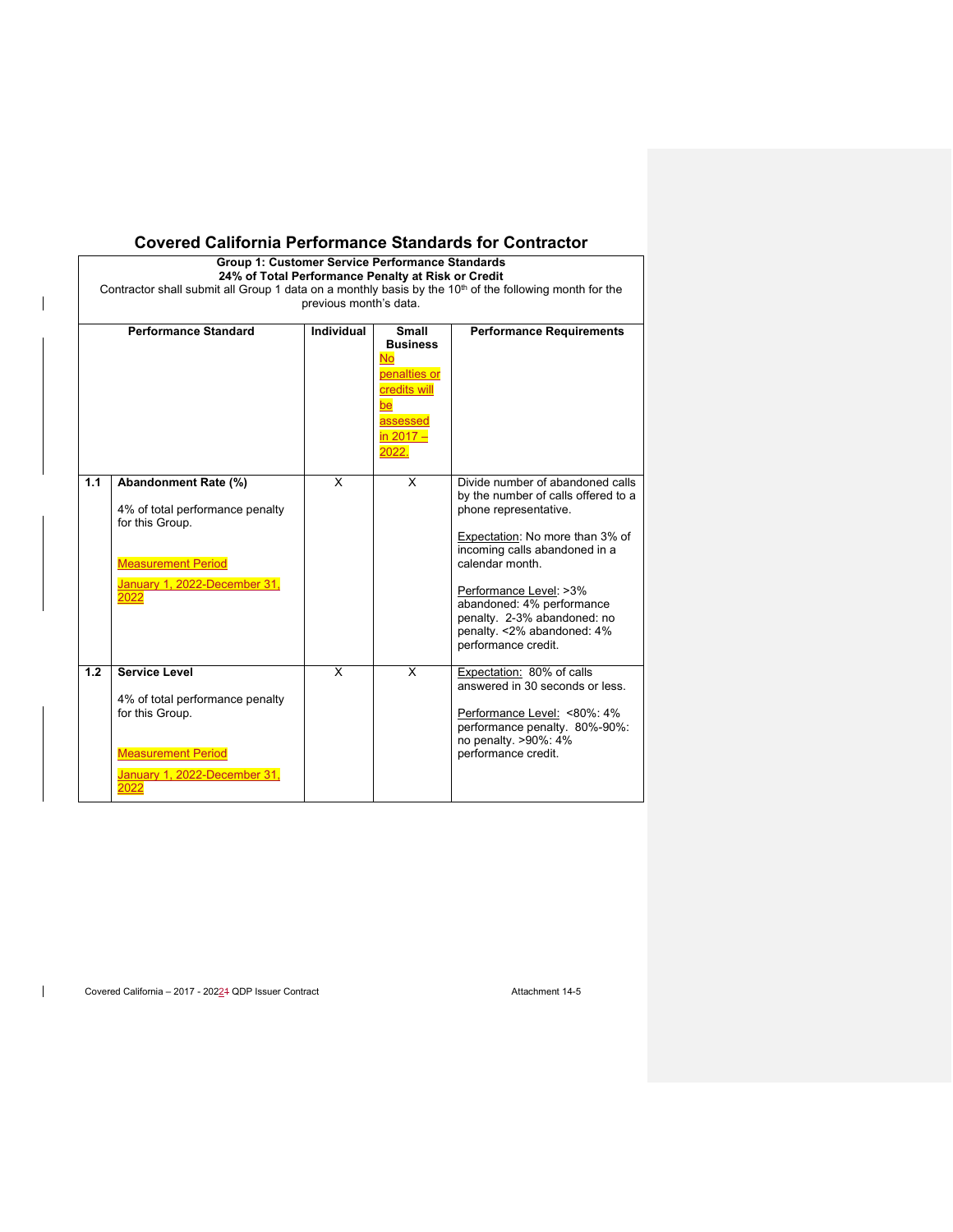|     | Group 1: Customer Service Performance Standards<br>24% of Total Performance Penalty at Risk or Credit<br>Contractor shall submit all Group 1 data on a monthly basis by the 10 <sup>th</sup> of the following month for the                                                                                                                                                                                                                                                                                                                                                                 | previous month's data. |                                                                                                                 |                                                                                                                                                                                                                                                                                                                                                                                                                                                                                          |
|-----|---------------------------------------------------------------------------------------------------------------------------------------------------------------------------------------------------------------------------------------------------------------------------------------------------------------------------------------------------------------------------------------------------------------------------------------------------------------------------------------------------------------------------------------------------------------------------------------------|------------------------|-----------------------------------------------------------------------------------------------------------------|------------------------------------------------------------------------------------------------------------------------------------------------------------------------------------------------------------------------------------------------------------------------------------------------------------------------------------------------------------------------------------------------------------------------------------------------------------------------------------------|
|     | <b>Performance Standard</b>                                                                                                                                                                                                                                                                                                                                                                                                                                                                                                                                                                 | Individual             | Small<br><b>Business</b><br><b>No</b><br>penalties or<br>credits will<br>be<br>assessed<br>in $2017 -$<br>2022. | <b>Performance Requirements</b>                                                                                                                                                                                                                                                                                                                                                                                                                                                          |
| 1.3 | <b>ID Card Processing Time</b><br>If carrier uses a no-card eligibility<br>verification system: the time frame<br>from receipt of binder payment or<br>complete and accurate enrollment<br>information through the date<br>consumer receives carrier<br>communication regarding use of<br>no-card eligibility verification<br>system.<br>4% of total performance penalty<br>for this Group.<br>Contractor shall submit this data<br>monthly by the 10 <sup>th</sup> of the<br>following month for the previous<br>month's data<br><b>Measurement Period</b><br>January 1, 2022-December 31, | X                      | X                                                                                                               | For Covered California for the<br>Individual Market:<br>Expectation: 99% of ID cards<br>issued within 10 business days of<br>receiving complete and accurate<br>enrollment information and binder<br>payment for a specific<br>consumer(s)<br>For Small Business:<br>Expectation: 99% of ID cards<br>issued within 10 business days of<br>receipt of complete and accurate<br>enrollment information for a<br>specific consumer.<br>Performance Level: < 99%: 4%<br>performance penalty. |
| 1.4 | 2022<br><b>Initial Call Resolution</b><br>4% of total performance penalty<br>for this Group.<br><b>Measurement Period</b><br>January 1, 2022-December 31,<br>2022                                                                                                                                                                                                                                                                                                                                                                                                                           | X                      | X                                                                                                               | Expectation: 85% of Covered<br>California enrollee issues will be<br>resolved within one (1) business<br>day of receipt of the issue.<br>Performance Level: <85%: 4%<br>performance penalty. 85-95%:<br>no penalty. >95%: 4%                                                                                                                                                                                                                                                             |
| 1.5 | <b>Grievance Resolution</b><br>4% of total performance penalty                                                                                                                                                                                                                                                                                                                                                                                                                                                                                                                              | X                      | X                                                                                                               | performance credit.<br>Expectation: 95% of Covered<br>California enrollee grievances<br>resolved within 30 calendar days<br>of initial receipt.                                                                                                                                                                                                                                                                                                                                          |

 $\mathbf{I}$ 

 $\overline{1}$ 

 $\mathbf{I}$ 

Attachment 14-6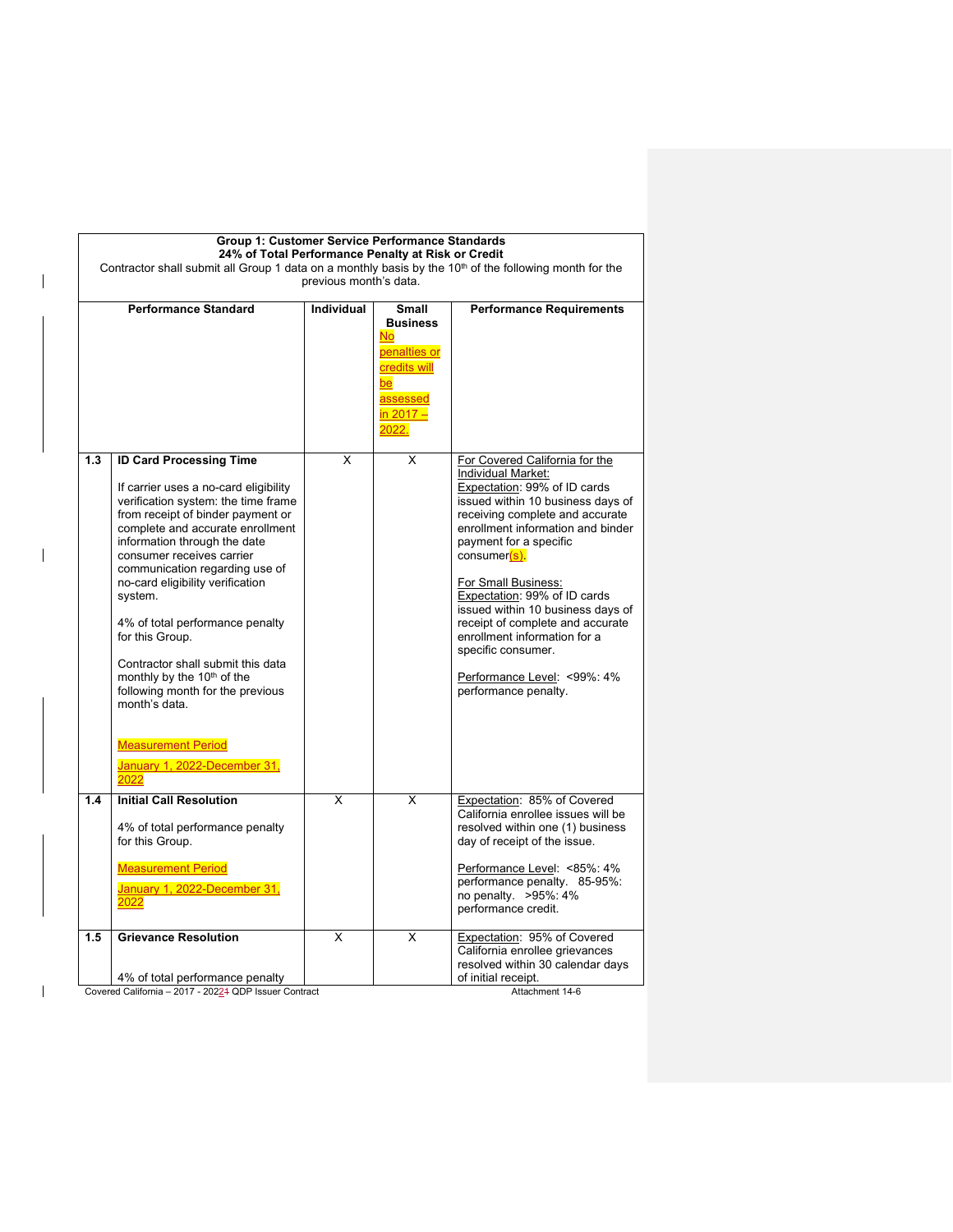|     | Group 1: Customer Service Performance Standards<br>24% of Total Performance Penalty at Risk or Credit<br>Contractor shall submit all Group 1 data on a monthly basis by the 10 <sup>th</sup> of the following month for the<br>previous month's data. |            |                                                                                                               |                                                                                                                                                                                                                                                                                                         |  |  |
|-----|-------------------------------------------------------------------------------------------------------------------------------------------------------------------------------------------------------------------------------------------------------|------------|---------------------------------------------------------------------------------------------------------------|---------------------------------------------------------------------------------------------------------------------------------------------------------------------------------------------------------------------------------------------------------------------------------------------------------|--|--|
|     | <b>Performance Standard</b>                                                                                                                                                                                                                           | Individual | Small<br><b>Business</b><br><b>No</b><br>penalties or<br>credits will<br>be<br>assessed<br>in 2017 -<br>2022. | <b>Performance Requirements</b>                                                                                                                                                                                                                                                                         |  |  |
|     | for this Group.<br><b>Measurement Period</b><br>January 1, 2022-December 31,<br>2022                                                                                                                                                                  |            |                                                                                                               | Performance Level: <95%<br>resolved within 30 calendar days<br>of initial receipt: 4% performance<br>penalty. 95% or greater resolved<br>within 30 calendar days of initial<br>receipt: no penalty. 95% or<br>greater resolved within 15<br>calendar days of initial receipt: 4%<br>performance credit. |  |  |
| 1.6 | <b>Covered California member</b><br><b>Email or Written Inquiries</b><br><b>Answered and Completed</b><br>4% of total performance penalty<br>for this Group.                                                                                          | X          | X                                                                                                             | Expectation: 90% of Covered<br>California member email or<br>written inquiries answered and<br>completed within 15 business<br>days of the inquiry. Does not<br>include appeals or grievances.                                                                                                          |  |  |
|     | <b>Measurement Period</b><br>January 1, 2022-December 31,<br>2022                                                                                                                                                                                     |            |                                                                                                               | Performance Level: <90%: 4%<br>performance penalty. 90-95%: no<br>penalty. >95%: in 15 days 4%<br>performance credit.                                                                                                                                                                                   |  |  |

Covered California - 2017 - 20224 QDP Issuer Contract Attachment 14-7

 $\begin{array}{c} \hline \end{array}$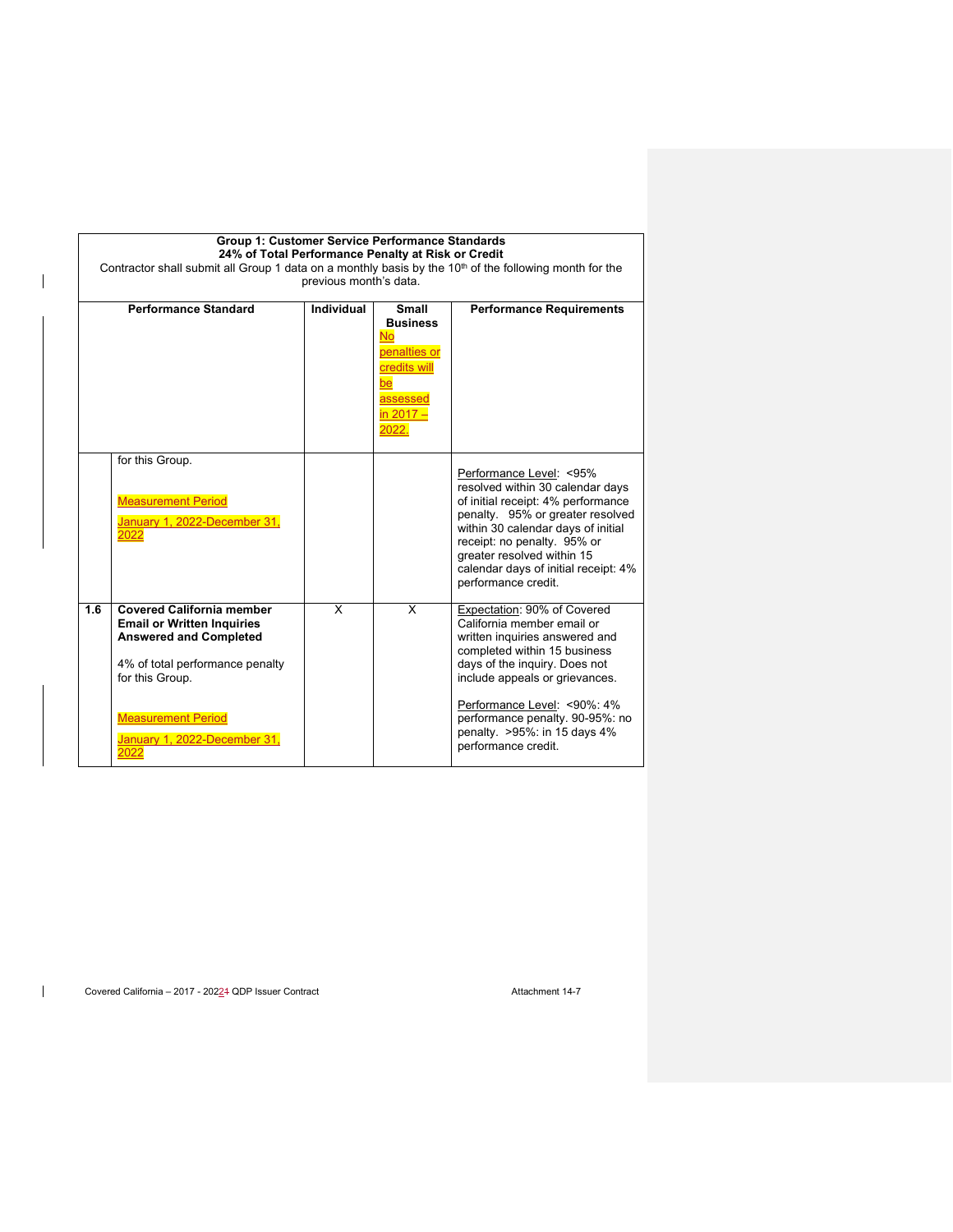|     | <b>Performance Standard</b>                                                                                                                                                                                                                                                                                                                          | <b>Individual</b> | <b>Small Business</b> | <b>Performance Standards</b>                                                                                                                                                                                                                                                                                                                                                                                                                                                                                                                   |
|-----|------------------------------------------------------------------------------------------------------------------------------------------------------------------------------------------------------------------------------------------------------------------------------------------------------------------------------------------------------|-------------------|-----------------------|------------------------------------------------------------------------------------------------------------------------------------------------------------------------------------------------------------------------------------------------------------------------------------------------------------------------------------------------------------------------------------------------------------------------------------------------------------------------------------------------------------------------------------------------|
| 2.1 | 834 Processing<br>5% of total performance<br>penalty for this Group.<br><b>Measurement Period:</b><br>Plan Year 20212022, 834<br>transactions will begin with<br>renewals.<br>October 1, 2020-2021-<br>December 31, 20212022<br>5% of total performance<br>penalty for this Group.                                                                   | X                 |                       | Expectation: Covered<br>California will receive a<br>TA1 or 999 file, or both as<br>appropriate within three<br>business days of receipt<br>of the 834 file 95% of the<br>time.<br>Performance Level <95%<br>below expectation: 5%<br>performance penalty.<br>Assessing for                                                                                                                                                                                                                                                                    |
| 2.2 | 834 Generation -<br><b>Effectuation and</b><br><b>Cancellation Transactions</b><br>5% of total performance<br>penalty for this Group.<br><b>Measurement Period:</b><br>Plan Year 20212022, 834<br>transactions will begin with<br>renewals.<br>October 1, 2020-2021 -<br>December 31, 20242022<br>5% of total performance<br>penalty for this Group. | X                 |                       | Expectation: a) Covered<br>California will successfully<br>receive and process<br>effectuation and<br>cancellation 834<br>transactions within 60<br>days from either the<br>coverage effective date or<br>transaction timestamp,<br>whichever is later 95% of<br>the time <b>b</b> ) Covered<br><b>California will receive</b><br>termination 834<br>transactions within ten<br>days of the grace period<br>expiration 95% of the<br>time.<br>Performance Level a)<br><95%: 2.5% performance<br>penalty. b) <95%: 2.5%<br>performance penalty. |
| 2.3 | 834 Generation -<br><b>Termination Transactions</b><br><b>Measurement Period:</b><br>Plan Year 2022 834<br>transactions will begin with                                                                                                                                                                                                              | X                 |                       | <b>Expectation:</b><br><b>Covered California will</b><br>receive termination 834<br>transactions within ten<br>days of the grace period<br>expiration 95% of the                                                                                                                                                                                                                                                                                                                                                                               |

Covered California – 2017 - 20224 QDP Issuer Contract Attachment 14-8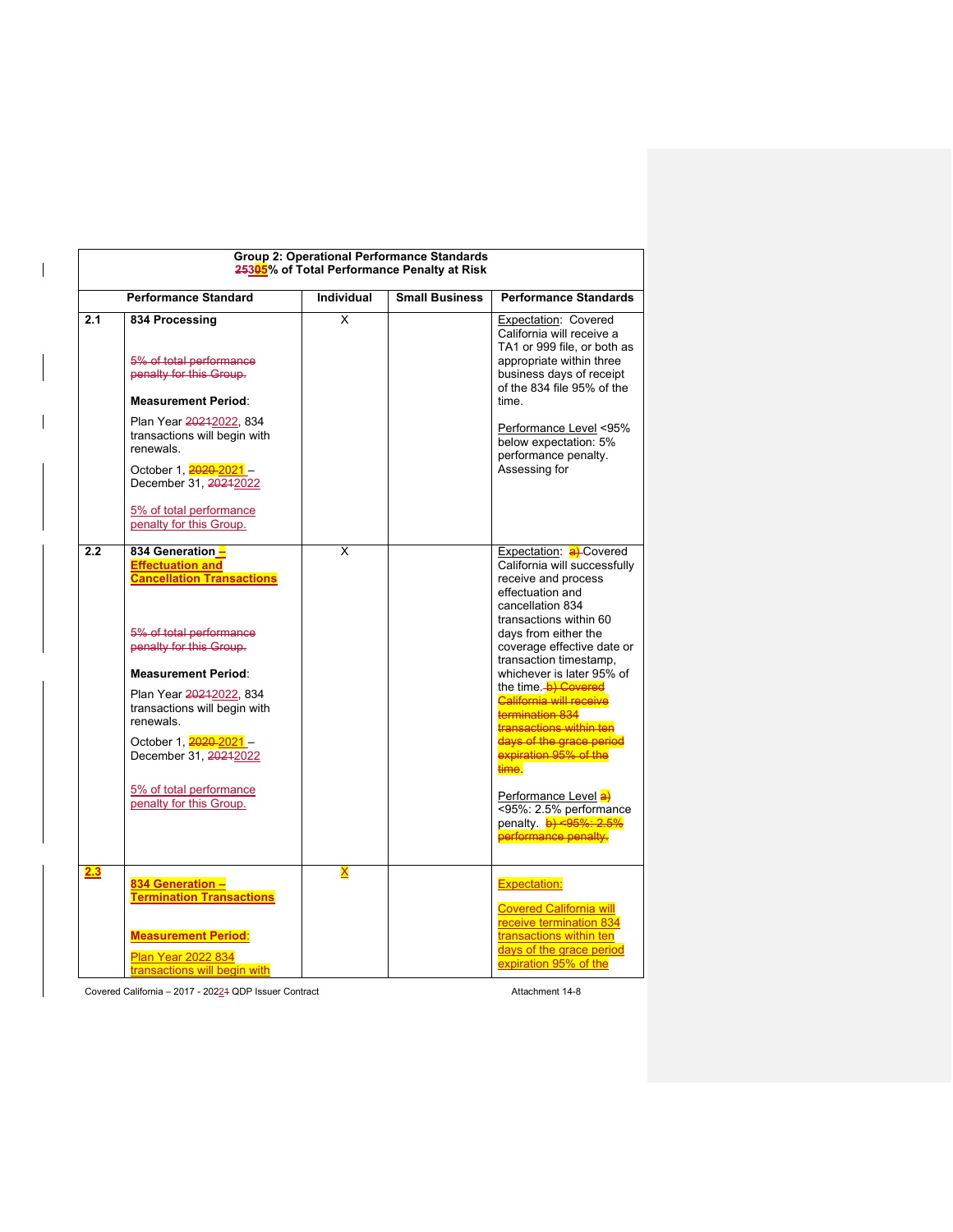|      |                                                                                                                                                                                                                                                                                                                                                                                                                                                                                                                   |            | Group 2: Operational Performance Standards<br>25305% of Total Performance Penalty at Risk |                                                                                                                                                                                                                                                                                                                                                                                                                                                                                                                                                                                                  |
|------|-------------------------------------------------------------------------------------------------------------------------------------------------------------------------------------------------------------------------------------------------------------------------------------------------------------------------------------------------------------------------------------------------------------------------------------------------------------------------------------------------------------------|------------|-------------------------------------------------------------------------------------------|--------------------------------------------------------------------------------------------------------------------------------------------------------------------------------------------------------------------------------------------------------------------------------------------------------------------------------------------------------------------------------------------------------------------------------------------------------------------------------------------------------------------------------------------------------------------------------------------------|
|      | <b>Performance Standard</b>                                                                                                                                                                                                                                                                                                                                                                                                                                                                                       | Individual | <b>Small Business</b>                                                                     | <b>Performance Standards</b>                                                                                                                                                                                                                                                                                                                                                                                                                                                                                                                                                                     |
|      | renewals.<br>October 1, 2021 - December<br>31, 2022<br>5% of total performance<br>penalty for this Group.                                                                                                                                                                                                                                                                                                                                                                                                         |            |                                                                                           | time.<br>Performance Level <95%:<br>2.5% performance<br>penalty.                                                                                                                                                                                                                                                                                                                                                                                                                                                                                                                                 |
| 2.34 | <b>Reconciliation Process</b><br>10% of total performance<br>penalty for this Group.<br><b>Measurement Period</b><br>January 1, 2022-December 31,<br>2022                                                                                                                                                                                                                                                                                                                                                         | X          |                                                                                           | Expectation: Covered<br>California shall receive a<br>comparison reconciliation<br>extract in accordance with<br>the file validations and<br>resolution timelines, as<br>mutually agreed upon in<br>the Reconciliation Process<br>Guide (Extranet, Data<br>Home, Contractor's folder)<br>90% of the time for<br>accuracy and timeliness.<br>Performance Level:<br><90%: below expectation:<br>10% performance penalty                                                                                                                                                                            |
| 2.45 | Data Submission specific to<br>contract Section 3.4.4<br><b>Provider Directory and</b><br><b>Attachment 7, Article 2,</b><br><b>Section 2.02 Data</b><br><b>Submission Requirements.</b><br>10% of total performance<br>penalty for this Group.<br><b>Measurement Period</b><br>January 1, 2022-December 31,<br>2022<br>Definitions for Performance<br>Standard 2.5<br>Incomplete: A file or part of a<br>file is missing, or critical data<br>elements are not provided.<br><b>Irregular: Unexpected file or</b> | X          | X                                                                                         | Expectation: Full and<br>regular submission of data<br>according to the standards<br>outlined in the Attachment<br>7 citations. The<br><b>Contractor must work with</b><br><b>Covered California and</b><br><b>HEI Vendor to ensure</b><br>accuracy of data variables<br>on an ongoing basis.<br>a) Performance Level:<br>Incomplete, irregular, late<br>or non-useable data<br>submission: 5% penalty of<br>total performance<br>requirement. Full and<br>regular submission<br>according to the formats<br>specified and useable by<br>Covered California located<br>at: (Extranet, Plan Home, |

Covered California – 2017 - 20224 QDP Issuer Contract Attachment 14-9

 $\overline{\phantom{a}}$ 

 $\overline{\phantom{a}}$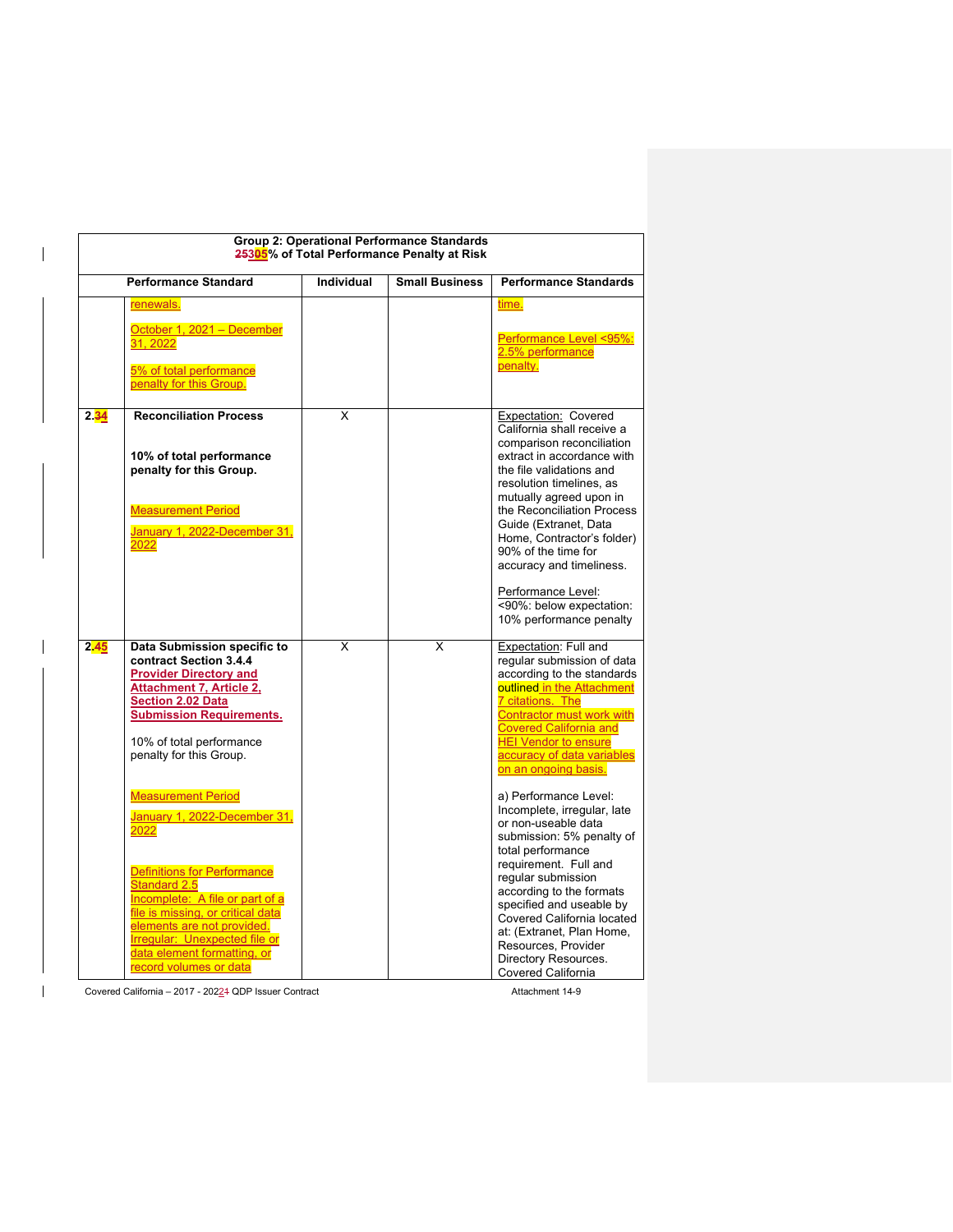| <b>Performance Standard</b>                                                                                                                                                                                                                                                                                                                                                                                                                                                                                                                                                                 |
|---------------------------------------------------------------------------------------------------------------------------------------------------------------------------------------------------------------------------------------------------------------------------------------------------------------------------------------------------------------------------------------------------------------------------------------------------------------------------------------------------------------------------------------------------------------------------------------------|
| element counts / sums deviate<br>significantly from historical<br>submission patterns for the<br>data supplier.<br>Late: Data is submitted on a<br>date later than the supplier's<br>agreed-upon submission date<br>(i.e., between the 5th and 15th<br>of the month) plus five<br>business days.<br>Non-Usable: HEI Vendor<br>cannot successfully include<br>submitted data in its database<br>build, or HEI Vendor's or<br><b>Covered CA's analysts</b><br>determine that critical<br>components of the submitted<br>data cannot be used or relied<br>upon in subsequent analytic<br>work. |

<mark>and 15th of the month) plus five business days. <sup>1</sup></mark>-Total performance penalty at risk or credit is below 100% in 2<del>021</del>2022 due to deletions and additions of performance standards resulting in a net loss to the total. The total percent at risk in 20212022 will be <mark>54<u>59</u>%.</mark>

 $\mathbf{I}$ 

 $\overline{\phantom{a}}$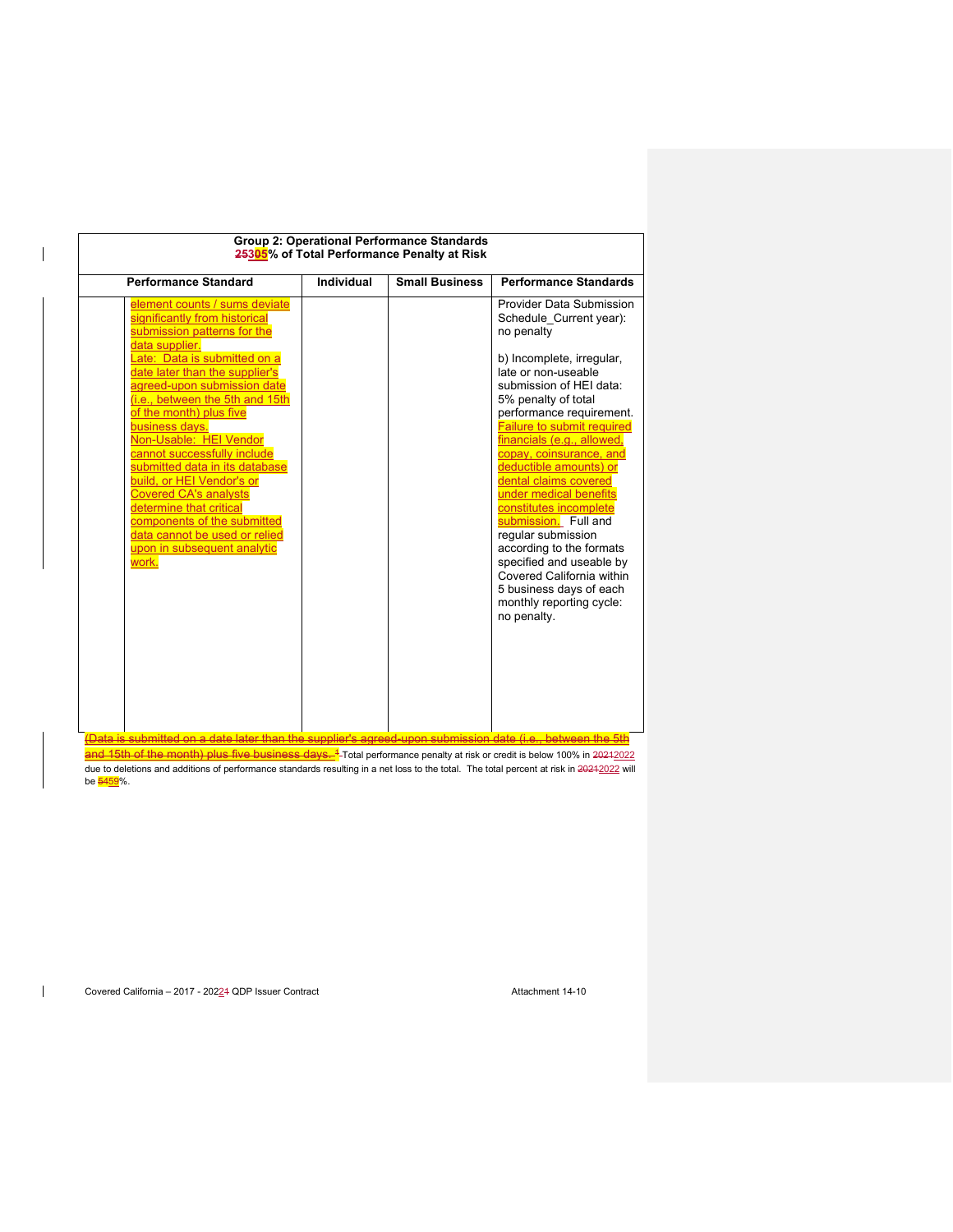|     | Group 3: Dental Quality Alliance (DQA) Pediatric Measure Set<br>Contractor shall annually submit the required Covered California data for Group 3. No penalties or<br>credits will be assessed for Group 3 in 20212022. Pilot Period |                                                                                                                                                                                                                   |                                                                                                                                                                                        |                                                                                                                                                                                                                                                                                       |                                                |                    |  |
|-----|--------------------------------------------------------------------------------------------------------------------------------------------------------------------------------------------------------------------------------------|-------------------------------------------------------------------------------------------------------------------------------------------------------------------------------------------------------------------|----------------------------------------------------------------------------------------------------------------------------------------------------------------------------------------|---------------------------------------------------------------------------------------------------------------------------------------------------------------------------------------------------------------------------------------------------------------------------------------|------------------------------------------------|--------------------|--|
|     |                                                                                                                                                                                                                                      |                                                                                                                                                                                                                   | January 1, 2021 - December 31, 20212022                                                                                                                                                |                                                                                                                                                                                                                                                                                       |                                                |                    |  |
|     | <b>Measure</b>                                                                                                                                                                                                                       | <b>Description</b>                                                                                                                                                                                                | Numerator                                                                                                                                                                              | <b>Denominator</b>                                                                                                                                                                                                                                                                    | QDP<br>Performance<br>Rate                     | <b>Expectation</b> |  |
| 3.1 | Utilization of<br><b>Services</b>                                                                                                                                                                                                    | Percentage of<br>all enrolled<br>children aged 0<br>$-1$ who<br>received at<br>least one<br>dental service<br>within the<br>reporting year.                                                                       | Unduplicated<br>number of enrolled<br>children aged $0 - 1$<br>who received at<br>least one dental<br>service.                                                                         | Unduplicated<br>number of all<br>enrolled<br>children aged<br>$0 - 1.$                                                                                                                                                                                                                | NUM/DEN                                        | 10%                |  |
| 3.2 | Utilization of<br><b>Services</b>                                                                                                                                                                                                    | Percentage of<br>all enrolled<br>children aged 2<br>- under age 19<br>who received at<br>least one<br>dental service<br>within the<br>reporting year.                                                             | Unduplicated<br>number of enrolled<br>children aged 2-<br>under 19 who<br>received at least<br>one dental service.                                                                     | Unduplicated<br>number of all<br>enrolled<br>children aged<br>2 - under age<br>19.                                                                                                                                                                                                    | <b>NUM/DEN</b>                                 | 50%                |  |
| 3.3 | Oral<br>Evaluation                                                                                                                                                                                                                   | Percentage of<br>enrolled<br>children under<br>age 19 who<br>received a<br>comprehensive<br>or periodic oral<br>evaluation<br>within the<br>reporting year.                                                       | Unduplicated<br>number of enrolled<br>children under age<br>19 who received a<br>comprehensive or<br>periodic oral<br>evaluation as a<br>dental service.                               | Unduplicated<br>number of<br>enrolled<br>children under<br>age 19.                                                                                                                                                                                                                    | <b>NUM/DEN</b>                                 | 50%                |  |
| 3.4 | Sealants in<br>10 year olds                                                                                                                                                                                                          | Percentage of<br>enrolled<br>children, who<br>have ever<br>received<br>sealants on a<br>permanent first<br>molar tooth: (1)<br>at least one<br>sealant and (2)<br>all four molars<br>sealed by 10th<br>birthdate. | Unduplicated<br>number of enrolled<br>children who ever<br>received sealants<br>on a permanent<br>first molar tooth: (1)<br>at least one sealant<br>and (2) all four<br>molars sealed. | Unduplicated<br>number of<br>enrolled<br>children with<br>their 10 <sup>th</sup><br>birthdate in<br>measurement<br>year. Exclude<br>children who<br>received<br>treatment<br>(restorations,<br>extractions.<br>endodontic,<br>prosthodontic,<br>and other<br>dental<br>treatments) on | NUM1/DEN;<br>NUM2/DEN<br>(after<br>exclusions) | 40%                |  |

Covered California – 2017 - 2022 4 QDP Issuer Contract Attachment 14-11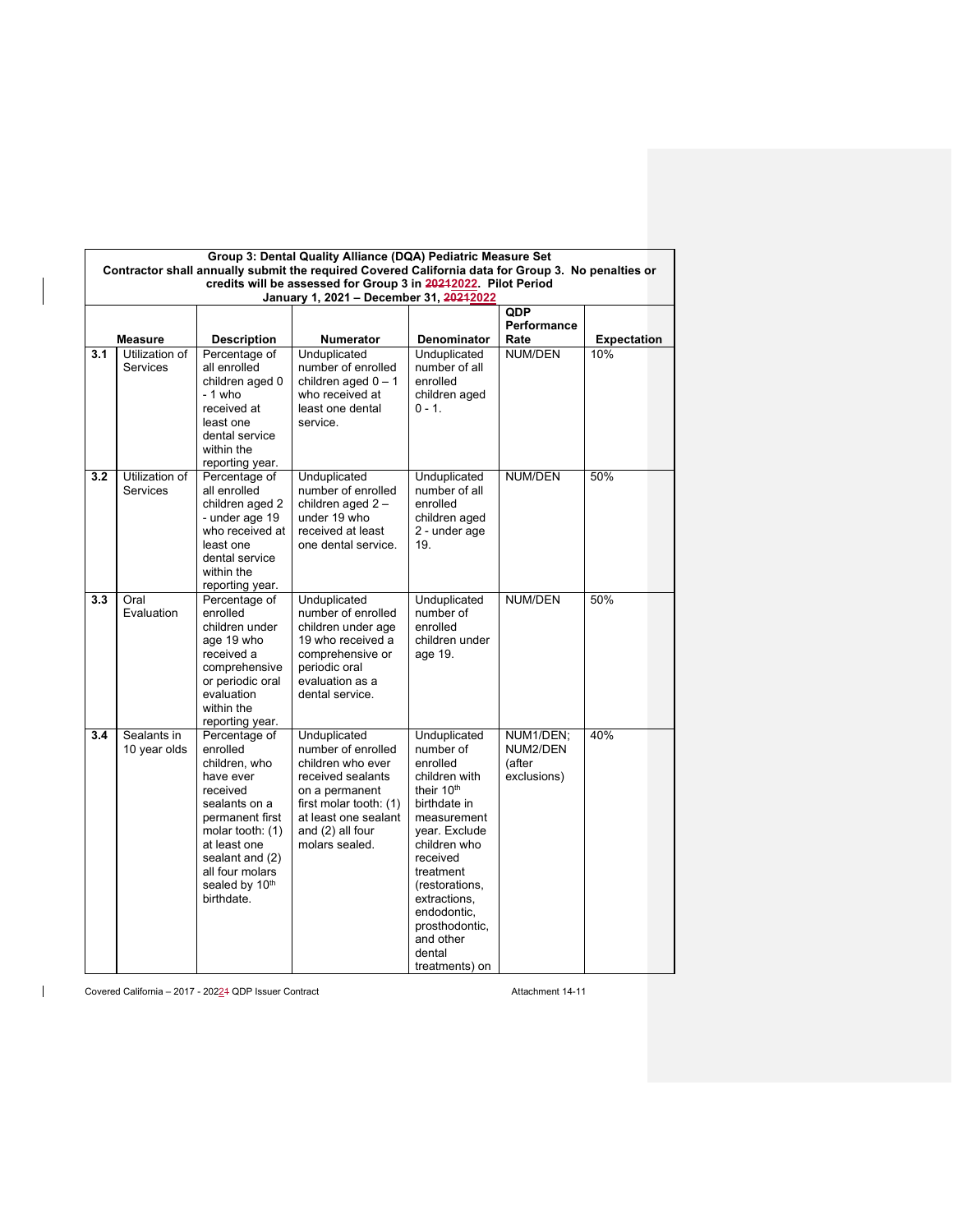|     | Group 3: Dental Quality Alliance (DQA) Pediatric Measure Set<br>Contractor shall annually submit the required Covered California data for Group 3. No penalties or |                                                                                                                                                                                                                                |                                                                                                                                                                                                                            |                                                                                                                                                                                                                                                                                                                                                                        |                                   |                    |  |  |
|-----|--------------------------------------------------------------------------------------------------------------------------------------------------------------------|--------------------------------------------------------------------------------------------------------------------------------------------------------------------------------------------------------------------------------|----------------------------------------------------------------------------------------------------------------------------------------------------------------------------------------------------------------------------|------------------------------------------------------------------------------------------------------------------------------------------------------------------------------------------------------------------------------------------------------------------------------------------------------------------------------------------------------------------------|-----------------------------------|--------------------|--|--|
|     | credits will be assessed for Group 3 in 20212022. Pilot Period<br>January 1, 2021 - December 31, 20212022                                                          |                                                                                                                                                                                                                                |                                                                                                                                                                                                                            |                                                                                                                                                                                                                                                                                                                                                                        |                                   |                    |  |  |
|     | Measure                                                                                                                                                            | <b>Description</b>                                                                                                                                                                                                             | <b>Numerator</b>                                                                                                                                                                                                           | <b>Denominator</b>                                                                                                                                                                                                                                                                                                                                                     | <b>QDP</b><br>Performance<br>Rate | <b>Expectation</b> |  |  |
| 3.5 | Sealants in                                                                                                                                                        | Percentage of                                                                                                                                                                                                                  | Unduplicated                                                                                                                                                                                                               | all four first<br>permanent<br>molars in the<br>48 months<br>prior to the<br>10 <sup>th</sup> birthdate.<br>Unduplicated                                                                                                                                                                                                                                               | NUM1/DEN;                         | 40%                |  |  |
|     | 15 year olds                                                                                                                                                       | enrolled<br>children, who<br>have ever<br>received<br>sealants on a<br>permanent<br>second molar<br>tooth: (1) at<br>least one<br>sealant and (2)<br>all four molars<br>sealed by the<br>15 <sup>th</sup> birthdate.           | number of enrolled<br>children who ever<br>received sealants<br>on a permanent<br>second molar tooth:<br>(1) at least one<br>sealant and (2) all<br>four molars sealed.                                                    | number of<br>enrolled<br>children with<br>their 15 <sup>th</sup><br>birthdate in<br>measurement<br>year. Exclude<br>children who<br>received<br>treatment<br>(restorations,<br>extractions.<br>endodontic.<br>prosthodontic,<br>and other<br>dental<br>treatments) on<br>all four second<br>permanent<br>molars in the<br>48 months<br>prior to the<br>15th birthdate. | Num2/DEN<br>(after<br>exclusions) |                    |  |  |
| 3.6 | Topical<br>Fluoride for<br>Children at<br>Elevated<br>Caries Risk                                                                                                  | Percentage of<br>enrolled<br>children aged<br>1-18 years who<br>are at<br>"elevated" risk<br>(i.e. "moderate"<br>or "high") who<br>received at<br>least 2 topical<br>fluoride<br>applications<br>within the<br>reporting year. | Unduplicated<br>number of enrolled<br>children aged 1-<br>18 years who have<br>at "elevated" risk<br>(i.e. "moderate" or<br>"high") who<br>received at least 2<br>topical fluoride<br>applications as a<br>dental service. | Unduplicated<br>number of<br>enrolled<br>children aged<br>1-18 years at<br>"elevated" risk<br>(i.e.<br>"moderate" or<br>"high").                                                                                                                                                                                                                                       | NUM/DEN                           | 50%                |  |  |

Covered California – 2017 - 20224 QDP Issuer Contract Attachment 14-12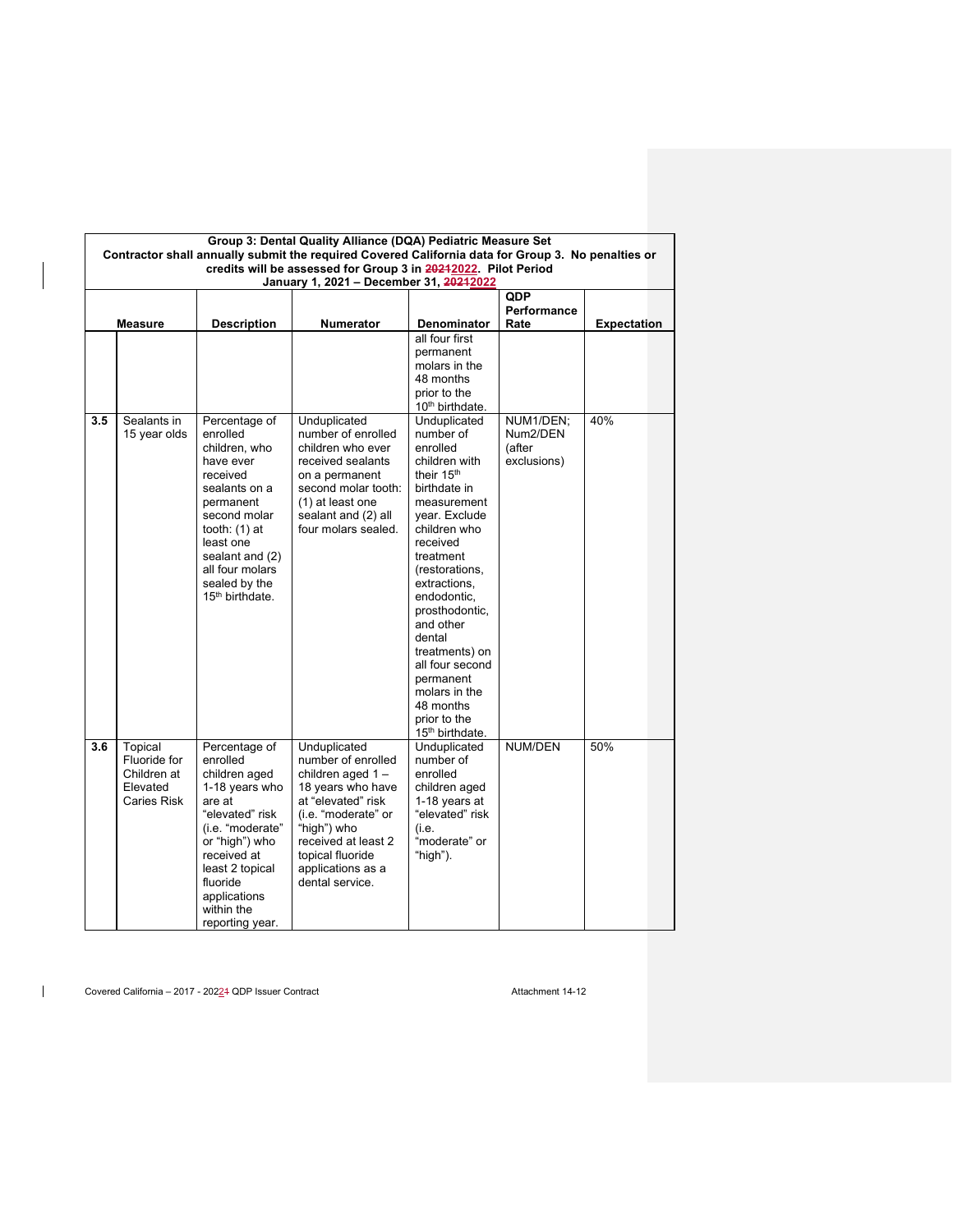|     | Group 3: Dental Quality Alliance (DQA) Pediatric Measure Set<br>Contractor shall annually submit the required Covered California data for Group 3. No penalties or |                                                                                                                                                                                                                                        |                                                                                                                                                             |                                                                                                 |                           |                                                   |  |  |  |
|-----|--------------------------------------------------------------------------------------------------------------------------------------------------------------------|----------------------------------------------------------------------------------------------------------------------------------------------------------------------------------------------------------------------------------------|-------------------------------------------------------------------------------------------------------------------------------------------------------------|-------------------------------------------------------------------------------------------------|---------------------------|---------------------------------------------------|--|--|--|
|     | credits will be assessed for Group 3 in 20242022. Pilot Period                                                                                                     |                                                                                                                                                                                                                                        |                                                                                                                                                             |                                                                                                 |                           |                                                   |  |  |  |
|     |                                                                                                                                                                    |                                                                                                                                                                                                                                        | January 1, 2021 - December 31, 20212022                                                                                                                     |                                                                                                 |                           |                                                   |  |  |  |
|     |                                                                                                                                                                    |                                                                                                                                                                                                                                        |                                                                                                                                                             |                                                                                                 | <b>QDP</b><br>Performance |                                                   |  |  |  |
|     | <b>Measure</b>                                                                                                                                                     | <b>Description</b>                                                                                                                                                                                                                     | <b>Numerator</b>                                                                                                                                            | <b>Denominator</b>                                                                              | Rate                      | <b>Expectation</b>                                |  |  |  |
| 3.7 | Ambulatory<br>Care<br>Sensitive<br>Emergency<br>Department<br>Visits for<br>Dental<br>Caries in<br>Children                                                        | Number of<br>emergency<br>department<br>(ED) visits for<br>caries-related<br>reasons per<br>100,000<br>member<br>months for all<br>enrolled<br>children.                                                                               | Number of ED<br>visits with caries-<br>related diagnosis<br>code among all<br>enrolled children.                                                            | All member<br>months for<br>enrollees 0<br>through 18<br>years during<br>the reporting<br>year. | (NUM/DEN) x<br>100,000    | Monitoring<br>until claims<br>data is<br>received |  |  |  |
| 3.8 | Follow-Up<br>After ED<br>Visit by<br>Children for<br>Dental<br>Caries                                                                                              | The percentage<br>of caries-<br>related<br>emergency<br>department<br>visits among<br>children 0<br>through 18<br>years in the<br>reporting year<br>for which the<br>member visited<br>a dentist within<br>7 days of the<br>ED visit.  | Number of caries-<br>related ED visits in<br>the reporting year<br>for which the<br>member visited a<br>dentist within 7<br>days (NUM) of the<br>ED visit.  | Number of<br>caries-related<br>ED visits in<br>the reporting<br>year.                           | NUM/DEN                   | Monitoring<br>until claims<br>data is<br>received |  |  |  |
| 3.9 | Follow-Up<br>After ED<br>Visit by<br>Children for<br>Dental<br>Caries                                                                                              | The percentage<br>of caries-<br>related<br>emergency<br>department<br>visits among<br>children 0<br>through 18<br>years in the<br>reporting year<br>for which the<br>member visited<br>a dentist within<br>30 days of the<br>ED visit. | Number of caries-<br>related ED visits in<br>the reporting year<br>for which the<br>member visited a<br>dentist within 30<br>days (NUM) of the<br>ED visit. | Number of<br>caries-related<br>ED visits in<br>the reporting<br>year.                           | <b>NUM/DEN</b>            | Monitoring<br>until claims<br>data is<br>received |  |  |  |

Covered California – 2017 - 2022 4 QDP Issuer Contract Attachment 14-13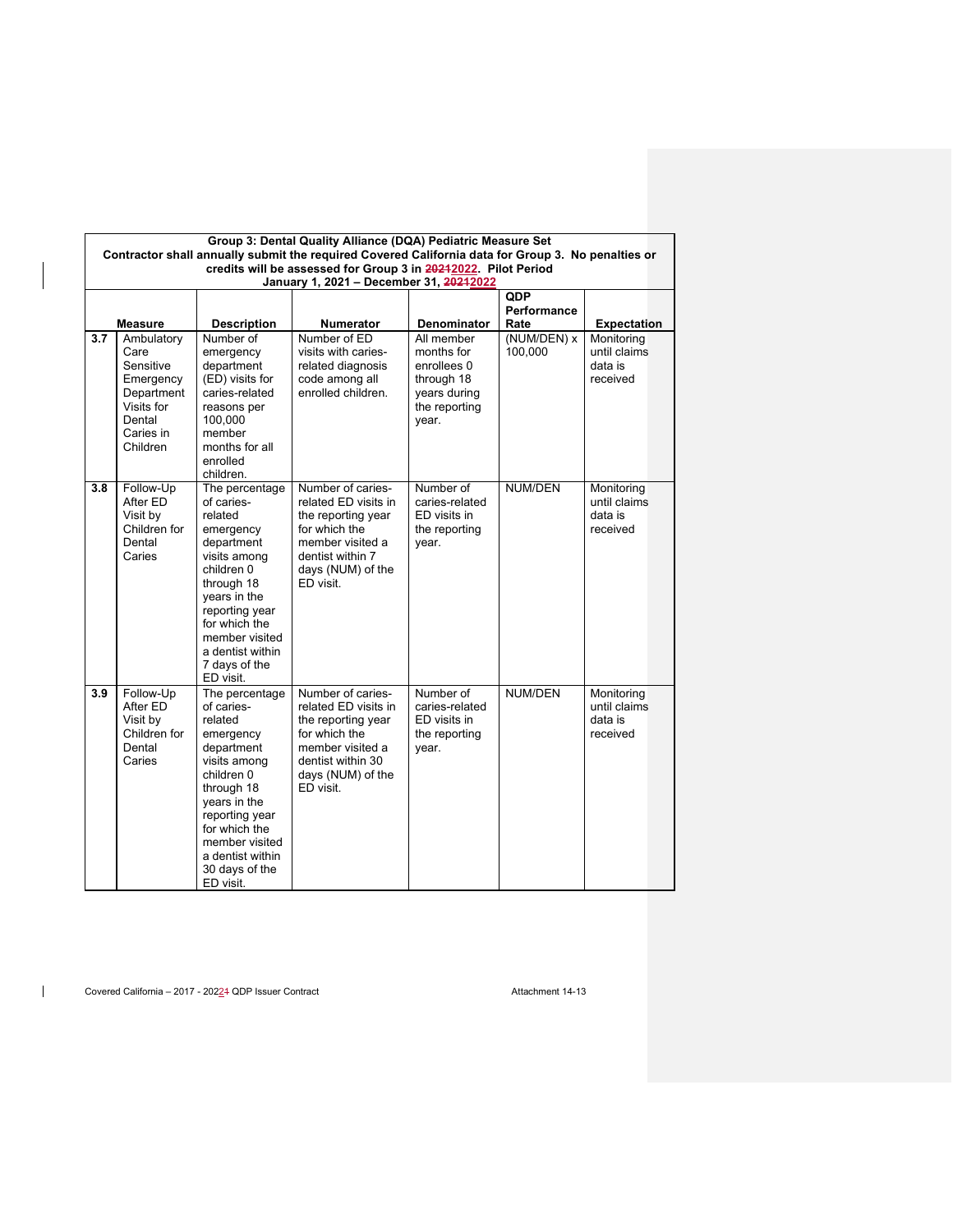|     | Group 4: Covered California Performance Standards and Reporting Requirements<br><b>Utilization Measures for Adult Dental</b><br>Contractor shall annually submit the required Covered California data for Group 4. No penalties<br>or credits will be assessed for Group 4 in 20212022. Pilot Period<br>January 1, 2021 - December 31, 20212022 |                       |                                                                                  |                                                                                                                  |  |  |
|-----|-------------------------------------------------------------------------------------------------------------------------------------------------------------------------------------------------------------------------------------------------------------------------------------------------------------------------------------------------|-----------------------|----------------------------------------------------------------------------------|------------------------------------------------------------------------------------------------------------------|--|--|
|     | <b>Utilization Measures</b>                                                                                                                                                                                                                                                                                                                     |                       | <b>Performance Standards</b><br>Covered California will work with contractors as | appropriate to adjust measure sets where a contractor<br>does not have all of the specific Utilization measures. |  |  |
| 4.1 | Annual Dental Visit (ADV)<br>Measure includes all members<br>ages 19 years and older as of<br>December 31, in the prior<br>calendar year (denominator)<br>who had at least one dental visit<br>in 2018 (numerator). Measure<br>include members enrolled for at                                                                                  | Age<br>Group<br>$19+$ | Expectation<br>65%                                                               |                                                                                                                  |  |  |
|     | least 11 of the 12 months in the<br>prior calendar year.                                                                                                                                                                                                                                                                                        |                       |                                                                                  |                                                                                                                  |  |  |
| 4.2 | <b>Preventive Dental Services</b><br>(PDS).<br>Measure includes members<br>enrolled for at least 11 of the 12<br>months in the prior calendar<br>year (denominator) who<br>received any preventive dental<br>service (D1000-D1999) in the<br>prior calendar year (numerator).                                                                   | Age<br>Group<br>$19+$ | Expectation<br>50%                                                               |                                                                                                                  |  |  |
| 4.3 | Use of Dental Treatment<br>Services (UDTS).<br>Measure includes members<br>enrolled for at least 11 of the 12<br>months in the prior calendar<br>year (denominator) who<br>received any dental treatment<br>other than diagnostic or<br>preventive services (D2000-<br>D9999) in the prior calendar<br>year (numerator).                        | Age<br>Group<br>$19+$ | Expectation<br>Reporting only                                                    |                                                                                                                  |  |  |

Covered California – 2017 - 2022 4 QDP Issuer Contract Attachment 14-14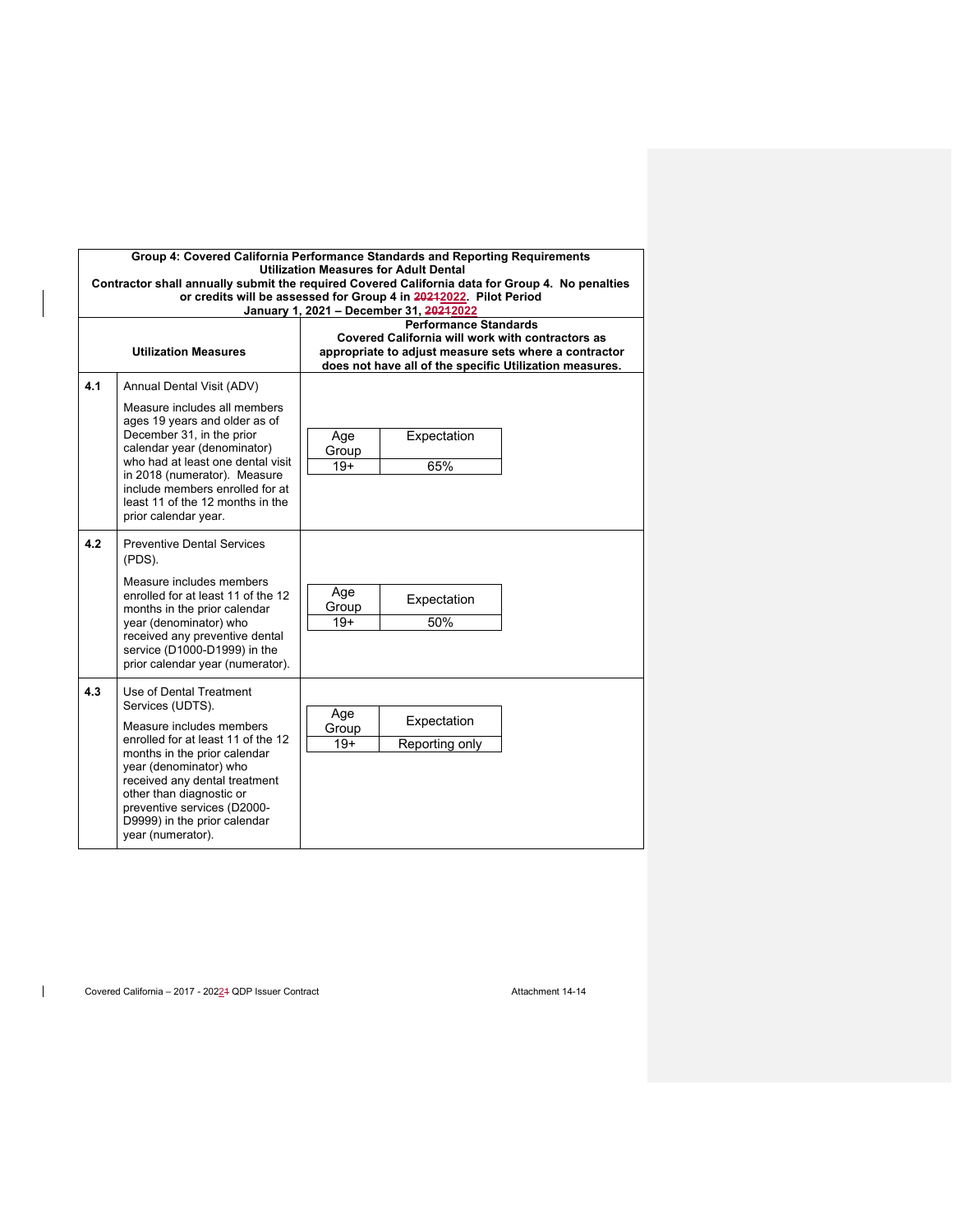# **Group 5: Covered California Performance Standards for Contractor: Quality and Delivery System Reform**

The following questions support the narrative reporting requirement for Performance Measurement Standards. In performing its services under this agreement, Contractor shall use commercially reasonable efforts to meet or exceed the Performance Measurement Standards. Group 5 expectations apply equally to Covered California for the Individual Market and small group lines of business and shall be reported separately.

The completed questions are to be submitted to Covered California by February 28 of the contract year in electronic format to be determined by Covered California.

# **5.1 Attachment 7, 1.03(b) Reducing Health Disparities and Assuring Health Equity**

**5.1.1** Identify the sources of data used to gather members' race/ethnicity, primary language, and disability status. The response "enrollment form" pertains only to information reported directly by members or passed on by CalHEERS.

| Data Element   | Data Collection Method (Select all that apply)         | <b>Percent of Covered</b> |
|----------------|--------------------------------------------------------|---------------------------|
|                |                                                        | California membership     |
|                |                                                        | for whom data is          |
|                |                                                        | captured                  |
| Age            | <b>Fnrollment form</b><br>$\circ$                      |                           |
|                | Oral health risk assessment<br>$\circ$                 |                           |
|                | Information requested upon website<br>$\circ$          |                           |
|                | registration                                           |                           |
|                | Inquiry upon call to customer service<br>$\circ$       |                           |
|                | Indirect method such as surname or zip code<br>$\circ$ |                           |
|                | analysis                                               |                           |
|                | Other (please explain)<br>$\circ$                      |                           |
|                | Data not collected<br>$\circ$                          |                           |
| Race/ethnicity | Enrollment form<br>$\circ$                             |                           |
|                | Oral health risk assessment<br>$\circ$                 |                           |
|                | Information requested upon website<br>$\circ$          |                           |
|                | registration                                           |                           |
|                | Inquiry upon call to customer service<br>$\circ$       |                           |
|                | Indirect method such as surname or zip code<br>$\circ$ |                           |
|                | analysis                                               |                           |
|                | Other (please explain)<br>$\circ$                      |                           |
|                | Data not collected<br>$\circ$                          |                           |
| Primary        | Enrollment form<br>$\circ$                             |                           |
| language       | Oral health risk assessment<br>$\circ$                 |                           |
|                | Information requested upon website<br>$\circ$          |                           |
|                | registration                                           |                           |
|                | Inquiry upon call to customer service<br>$\circ$       |                           |
|                | Indirect method such as surname or zip code<br>$\circ$ |                           |
|                | analysis                                               |                           |
|                | Other (Please explain)<br>$\circ$                      |                           |
|                | Data not collected<br>$\circ$                          |                           |
| Disability     | <b>Enrollment form</b><br>$\circ$                      |                           |
|                | Oral health risk assessment<br>$\circ$                 |                           |
|                | Information requested upon website<br>$\circ$          |                           |
|                | registration                                           |                           |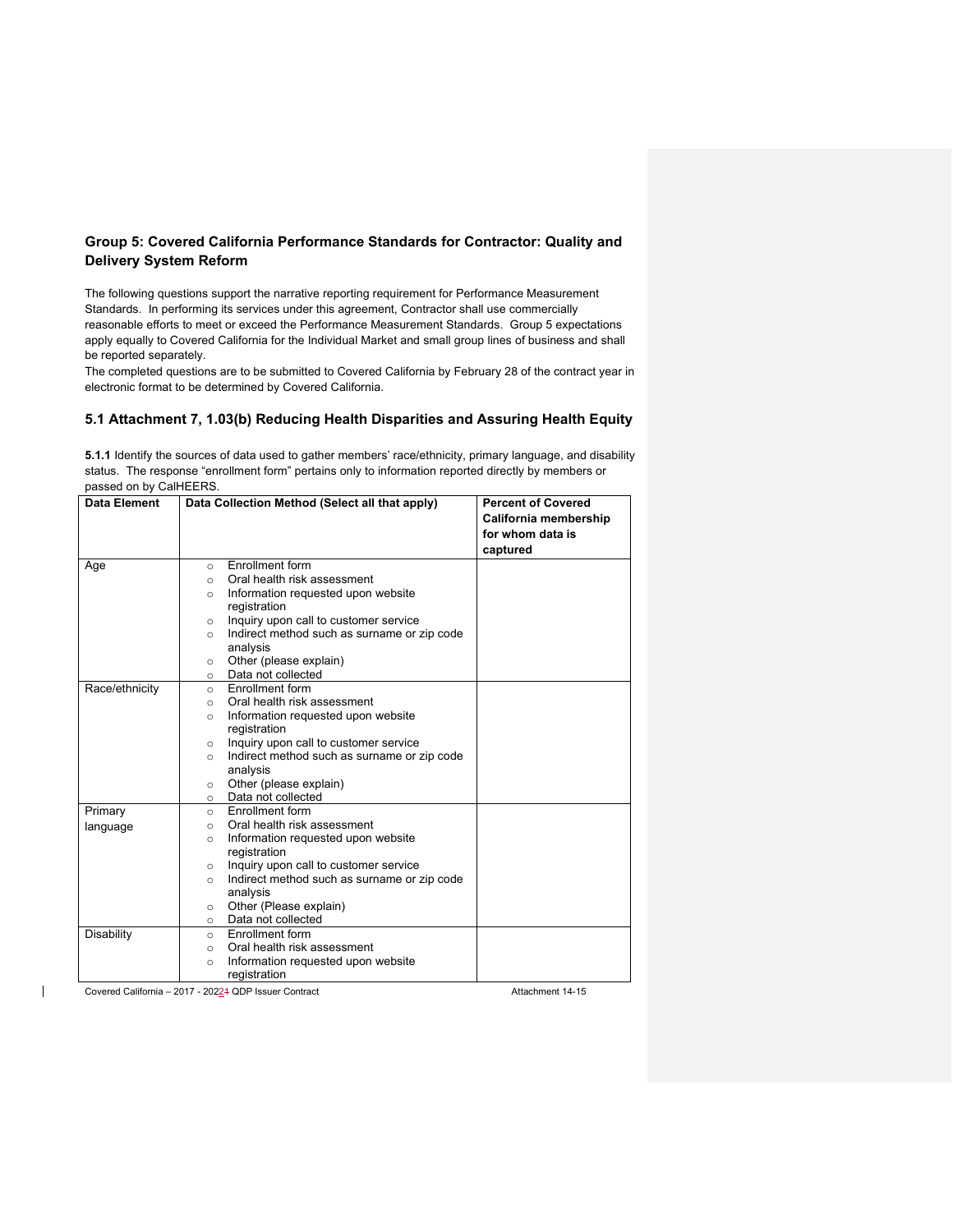| Inquiry upon call to customer service       |  |
|---------------------------------------------|--|
| Indirect method such as surname or zip code |  |
| analvsis                                    |  |
| Other (Please explain)                      |  |
| Data not collected                          |  |

**5.1.2** If the Contractor answered "data not collected" in the data elements (5.1.1) above, please discuss how the plan is making progress on collecting data elements to support improving health equity.

**5.1.3** Indicate how race/ethnicity, primary language, and disability status data are used to address quality improvement and health equity. Select all that apply.

- o Assess adequacy of language assistance to meet members' needs
- o Calculate dental quality performance measures by race/ethnicity, language, or disability status
- o Calculate member experience measures by race/ethnicity, language, or disability status
- o Identify areas for quality improvement
- o Identify areas for health education/promotion
- o Share provider race/ethnicity/language data with member to enable selection of concordant dentists
- o Share with dental network to assist them in providing language assistance and culturally competent care
- o Set benchmarks or target goals for reducing measured disparities in preventive or diagnostic care
- o Analyze disenrollment patterns
- o Develop outreach programs that are culturally sensitive (please explain)
- o Other (please explain)
- o Race/ethnicity data not used for quality improvement or health equity
- o Language data not used for quality improvement or health equity
- o Disability data not used for quality improvement or health equity

**5.1.4** If the Contractor answered "data not collected" in the data elements (5.1.1) above, please discuss how the plan is making progress on using data elements to support improving health equity.

# **5.2 Attachment 7, 2.05 Risk Assessment**

**5.2.1** Indicate features of the oral health risk assessment to determine enrollee oral health status. Select all that apply.

- o Oral health risk assessment offered online or in print
- $\circ$  Oral health risk assessment offered through telephone interview with a live person
- o Oral health risk assessment offered in multiple languages
- $\circ$  Upon completion of oral health risk assessment, risk-factor education is provided to member based on member-specific risk, e.g. if member reports tobacco use, education is provided on gum disease risk
- o Personalized oral health risk assessment report is generated with risk modification actions
- o Member is directed to interactive intervention module for behavior change upon risk assessment completion
- o Email on self-care generated based on enrollee responses
- o Email or phone call reminders to schedule preventive or diagnostic visits generated based on enrollee responses
- o Oral health risk assessment not offered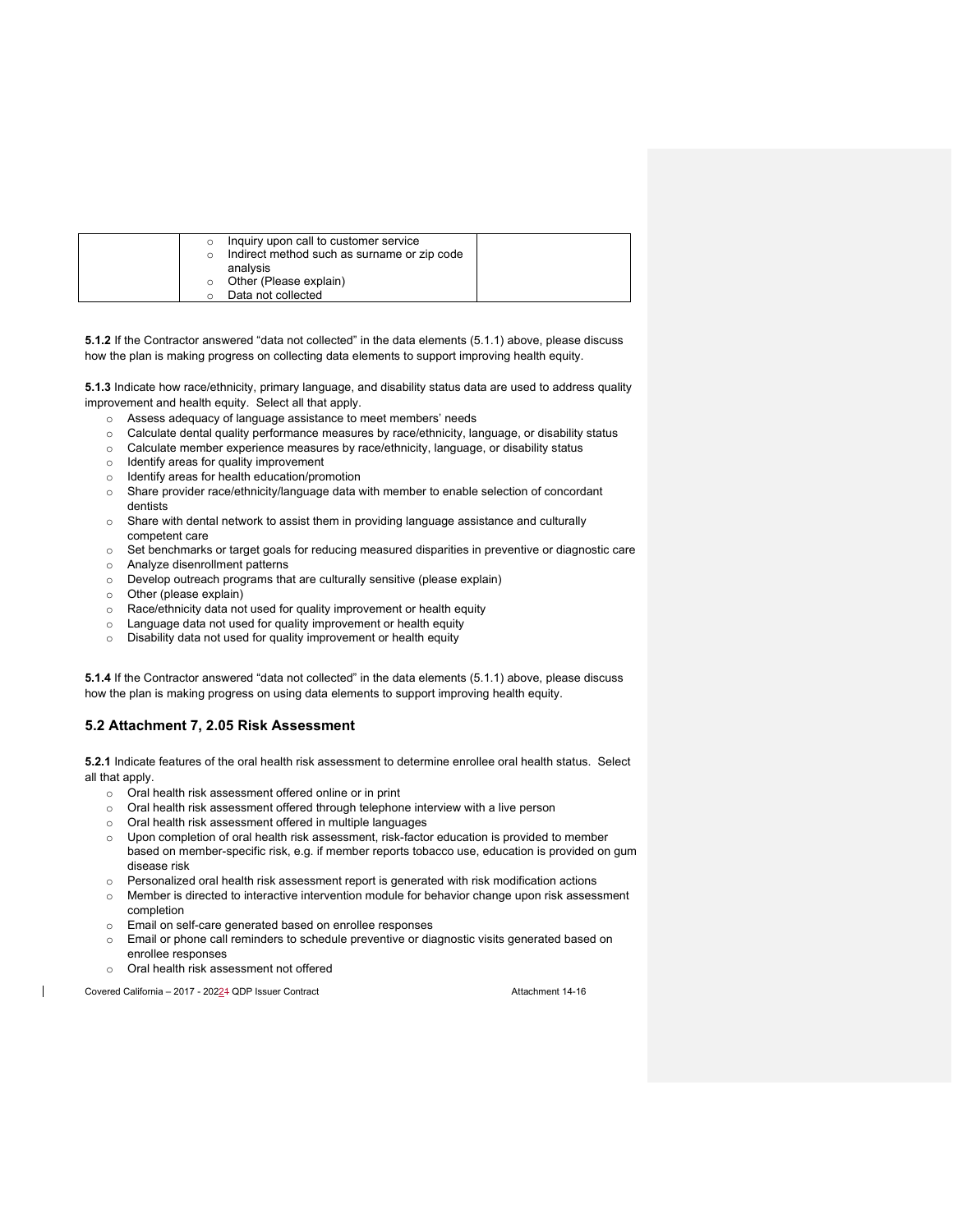**5.2.2** Does the Contractor collect information on enrollee oral health status using any of the following sources of data? Select all that apply.

o Oral health risk assessment

- o Claims data
- o Other (please explain)
- o Data on oral health status not collected

**5.2.3** Discuss any planned activities to build capacity or systems to determine enrollee oral health status.

# **5.3 Attachment 7, 2.06 Reporting to and Collaborating with Covered California Regarding Health Status**

**5.3.1** Does the Contractor use any of the following sources of data to track changes in oral health status among Plan Enrollees? Select all that apply.

- o Oral health risk assessment
- o Claims data
- o Other (please explain)
- o Data on oral health status not used

**5.3.2** Discuss any planned activities to build capacity or systems to track changes in enrollee oral health status.

## **5.4. Attachment 7, 3.01 Health and Wellness Services**

**5.4.1** Which of the following activities are used by the Contractor to encourage use of diagnostic and preventive services?

- o Mailed printed materials about preventive services with \$0 cost-share to members (oral exam, cleaning, X-rays)
- o Emails sent to membership about preventive services with \$0 cost-share to members (oral exam, cleaning, X-rays)
- o Automated outbound telephone reminders about preventive services with \$0 cost-share to members (oral exam, cleaning, X-rays)
- o Other (please explain)
- o No current activities used to encourage use of preventive services

**5.4.2** Discuss any planned activities to encourage use of diagnostic and preventive services.

**5.4.3** If Contractor indicated that any of the activities in 5.4.1 are used to encourage use of diagnostic and preventive services, please upload as an attachment screenshots and/or materials demonstrating these activities.

**5.4.4** Which of the following activities are used by the Contractor to communicate oral health and wellness (i.e. self-care for maintaining good oral health)?

- o Mailed printed materials about oral health self-care
- o Emails sent to membership about oral health self-care
- o Other (please explain)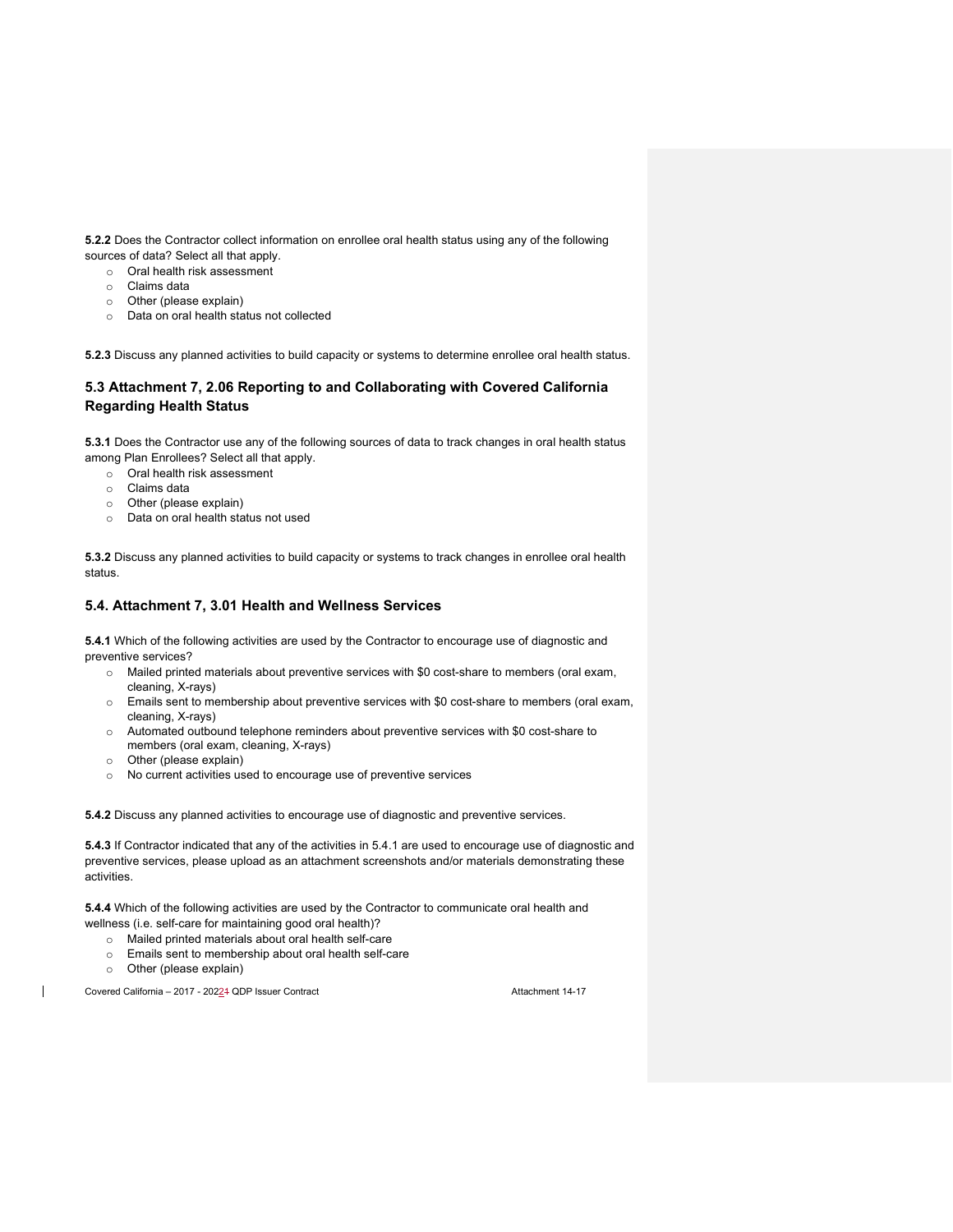o No current activities used to encourage oral health self-care

**5.4.5** Discuss any planned activities to communicate oral health and wellness information to Enrollees.

**5.4.6** If Contractor indicated that any of the activities in 5.4.4 are used to communicate oral health and wellness, please upload as an attachment screenshots and/or materials demonstrating these activities.

## **5.5 Attachment 7, 3.02 Community Health and Wellness Promotion**

**5.5.1** Please indicate the type of initiatives, programs, and projects the Contractor supports and describe how such activities specifically promote community health and/or address health disparities. Select all that apply and provide a narrative report in the "details" describing the activity.

| <b>Details</b> |
|----------------|
|                |
|                |
|                |
|                |
|                |
|                |
|                |
|                |
|                |
|                |
|                |
|                |
|                |
|                |
|                |

## **5.6 Attachment 7, 4.02 Promoting Development and Use of Care Models**

**5.6.1** If applicable to the QDP Issuer's delivery system, please report the number of Covered California enrollees who have been assigned a primary care dentist.

| Number of Covered California enrollees who have |  |
|-------------------------------------------------|--|
| been assigned a primary care dentist            |  |
| Number of Covered California enrollees          |  |

**5.6.2** If assignment to a primary care dentist is not required, describe how Contractor encourages member's use of dental home.

**5.6.3** If assignment to a primary care dentist is not required, describe how Contractor encourages contracted providers to retain patients for continued care.

#### **5.7 Attachment 7, 4.03 Identification and Services for At-Risk Enrollees**

Covered California – 2017 - 20224 QDP Issuer Contract Attachment 14-18 **5.7.1** How does the Contractor currently identify at-risk enrollees, which may include members with existing or newly diagnosed needs for dental treatment or members with co-morbid conditions?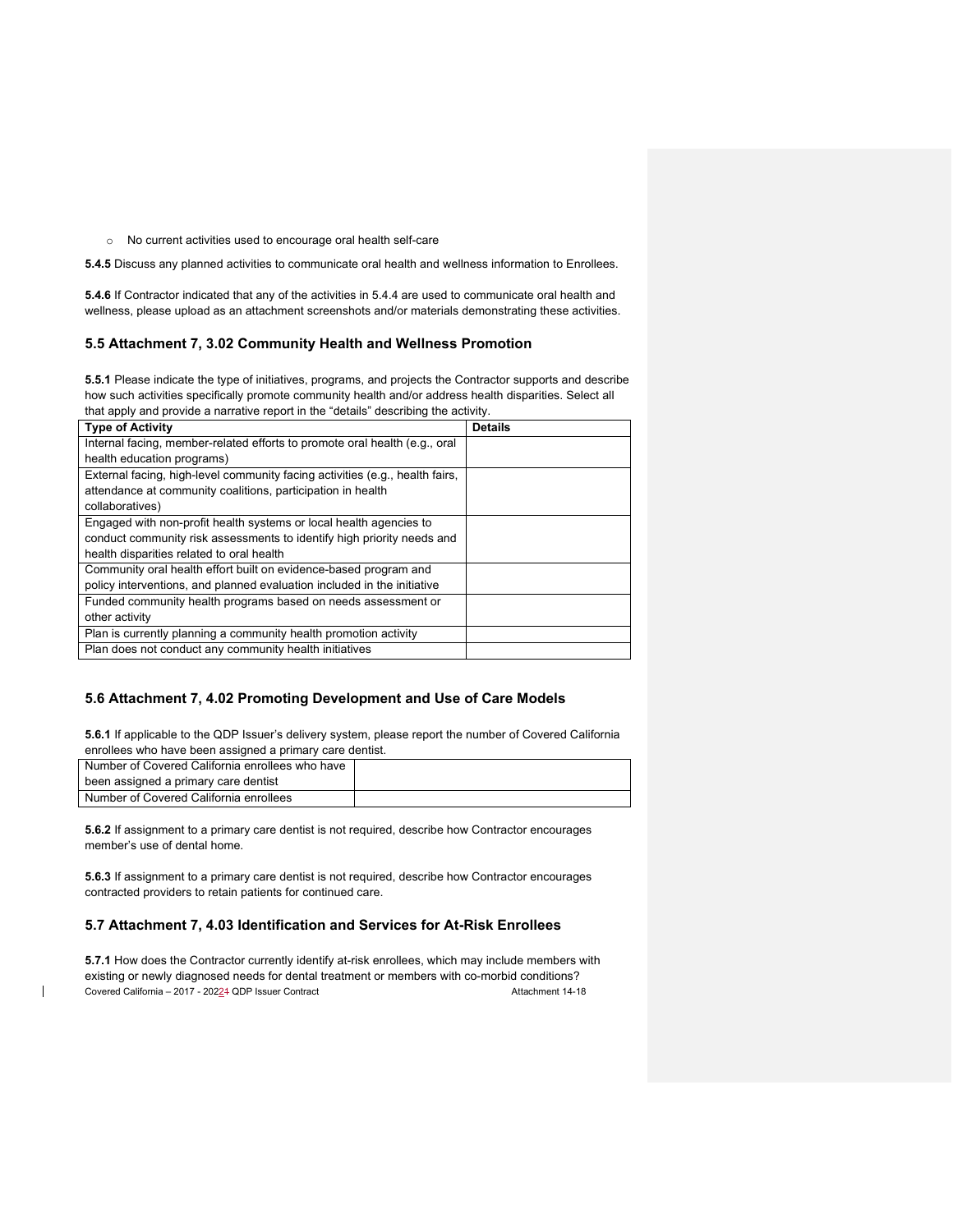- o Claims data
- o Website registration prompts self-report of existing/newly diagnosed need for dental treatment and/or co-morbid conditions
- o Oral health risk assessment
- o Other (please explain)
- o Plan does not currently identify at-risk enrollees

**5.7.2** Discuss any planned activities to identify at-risk enrollees.

| 5.7.3 Please report the number of Covered California enrollees who have been identified as "at-risk." |  |  |
|-------------------------------------------------------------------------------------------------------|--|--|
| Number of Covered California enrollees who have                                                       |  |  |
| been identified as "at-risk"                                                                          |  |  |
| Number of Covered California enrollees                                                                |  |  |

## **5.8 Attachment 7, 5.01 Provider Cost and Quality**

**5.8.1** Indicate how the Contractor provides members with cost information for network providers. Select all that apply.

- o Web site includes a cost calculator tool for dental services (e.g. crowns, casts, endodontics, periodontics, etc.)
- o Web site provides information on average regional charges for dental services (e.g. crowns, casts, endodontics, periodontics, etc.)
- o Cost information on provider-specific contracted rates available upon request through Web site or customer service line
- o Members directed to network providers to request cost information
- o Other (please explain)
- o Cost information not provided to membership

**5.8.2** If the plan does not currently provide members with cost information, please report how the Contractor intends to make provider-specific cost information available to members.

**5.8.3** To what extent does the Contractor encourage use of high quality network dental providers?

- o Auto-assign members to high-performing dental providers
- o Identify high-performing providers through the provider directory or other web site location
- o Customer service referral to dental provider
- o Other (please explain)
- o Contractor does not encourage use of high-performing dental providers

**5.8.4** If the Contractor encourages use of high-performing dental providers, what criteria does the Contractor use to identify high-performing providers?

- o Dental quality measures
- o Health improvement initiatives
- o Preventive services rendered
- o Patient satisfaction
- o Low occurrence of complaints and grievances
- o Other (please explain)
- o Contractor does not encourage use of high-performing dental providers